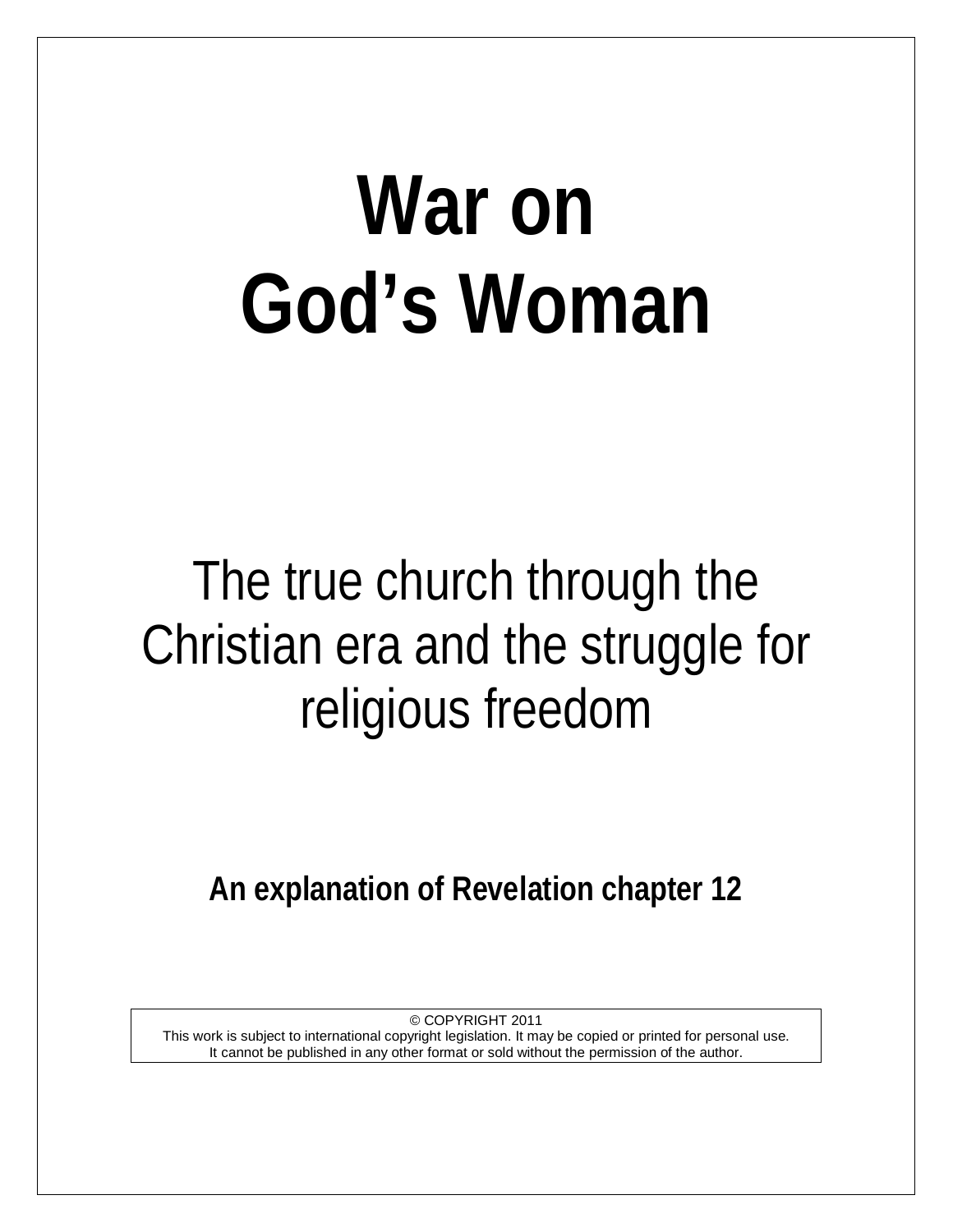## **Contents**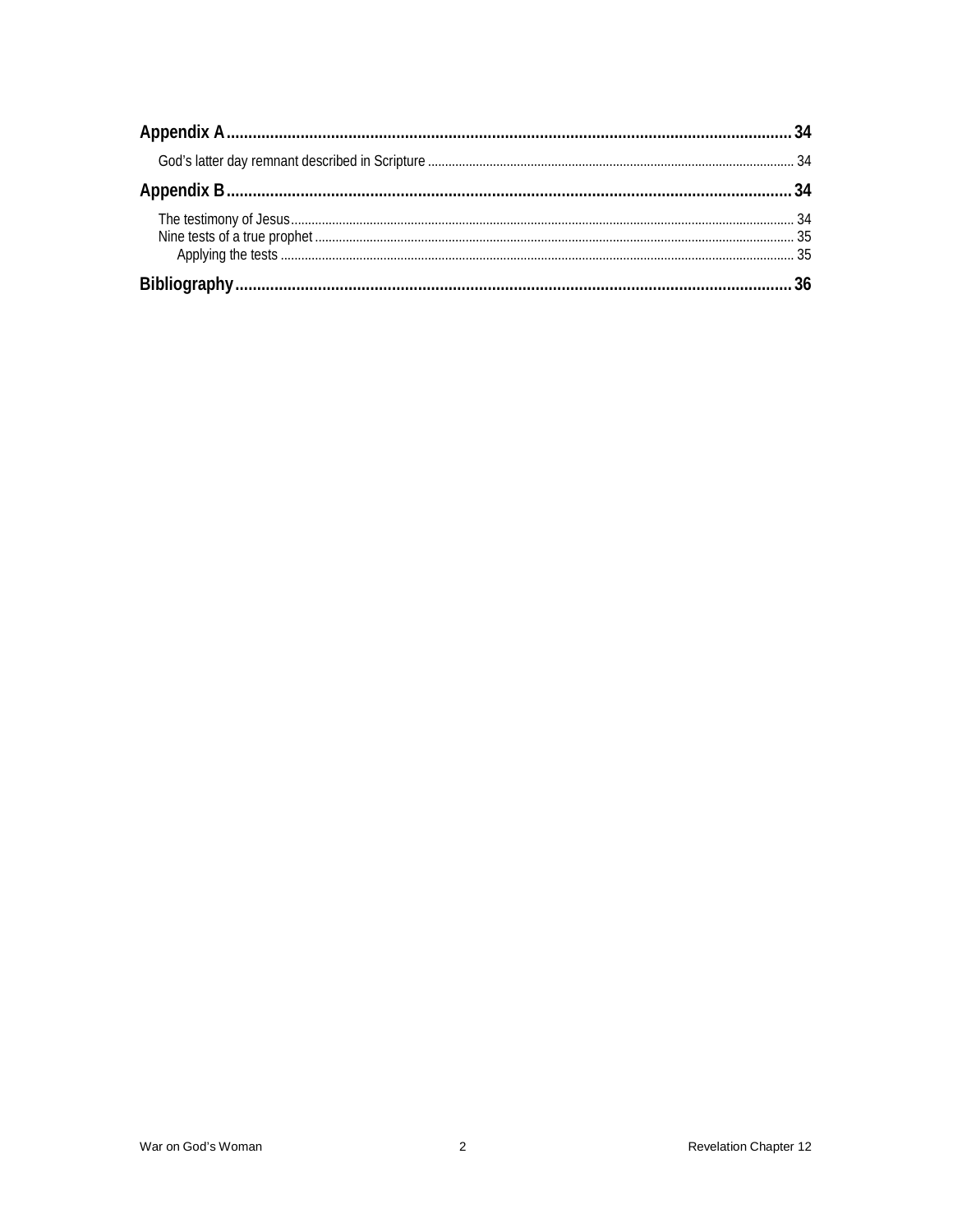## <span id="page-3-0"></span>**Introduction**

The latter part of the book of Revelation concentrates on the final stages of the great controversy between Christ and Satan. Chapters 12-15 describe in detail the conflict of the church with the powers known as *the dragon, the beast,* and *the image to the beast*. Chapters 16 -19 describe the judgment of God upon these powers and their supporters.

## <span id="page-3-1"></span>**The Woman**

#### *Now a great sign appeared in heaven: a woman clothed with the sun, with the moon under her feet, and on her head a garland (crown) of twelve stars. Then being with child, she cried out in labor and in pain to give birth. Revelation 12:1-2*

There are two women who are presented in the prophecies of the book of Revelation. . The great sign in this instance, the wonder that the prophet sees, is located in the sky. The fact that it is associated with the sun and the moon indicates that this is a symbolic prophecy. These symbols are derived from the Old Testament, where the two symbolic women referred to represent Babylon and Jerusalem: they each symbolize a church.

*I have likened the daughter of Zion to a lovely and delicate woman. Jeremiah 6:2*

*Come down and sit in the dust, O virgin daughter of Babylon… Isaiah 47:1*

The two symbolic women in the book of Revelation likewise represent *Jerusalem* (spiritual Jerusalem, the church of God of Revelation12) and the *harlot* (spiritual Babylon, the church of Satan of Revelation 17) because this book is based on the Old Testament.

The apostle Paul also referred to God's church as a woman:

*For I am jealous for you with godly jealousy. For I have betrothed you to one husband, that I may present you as a chaste virgin to Christ. 2 Corinthians 11:2*

*"For this reason a man shall leave his father and mother and be joined to his wife, and the two shall become one flesh." This is a great mystery, but I speak concerning Christ and the church. Ephesians 5:31-32*

## <span id="page-3-2"></span>**Clothed with the sun**

In Revelation 12 the woman is portrayed as being covered in glorious attire, *clothed with the sun*. This garment represents the righteousness of Christ. The prophet Malachi likens Christ to *the SUN of righteousness*.

*But to you who fear My name the Sun of Righteousness shall arise with healing in His wings… Malachi 4:2*

God's people are not seen by heaven in their own sinful attire. God sees them through the merits of Christ who is both their substitute and their righteousness.

*For He made Him who knew no sin to be sin for us, that we might become the righteousness of God in Him. 2 Corinthians 5:21*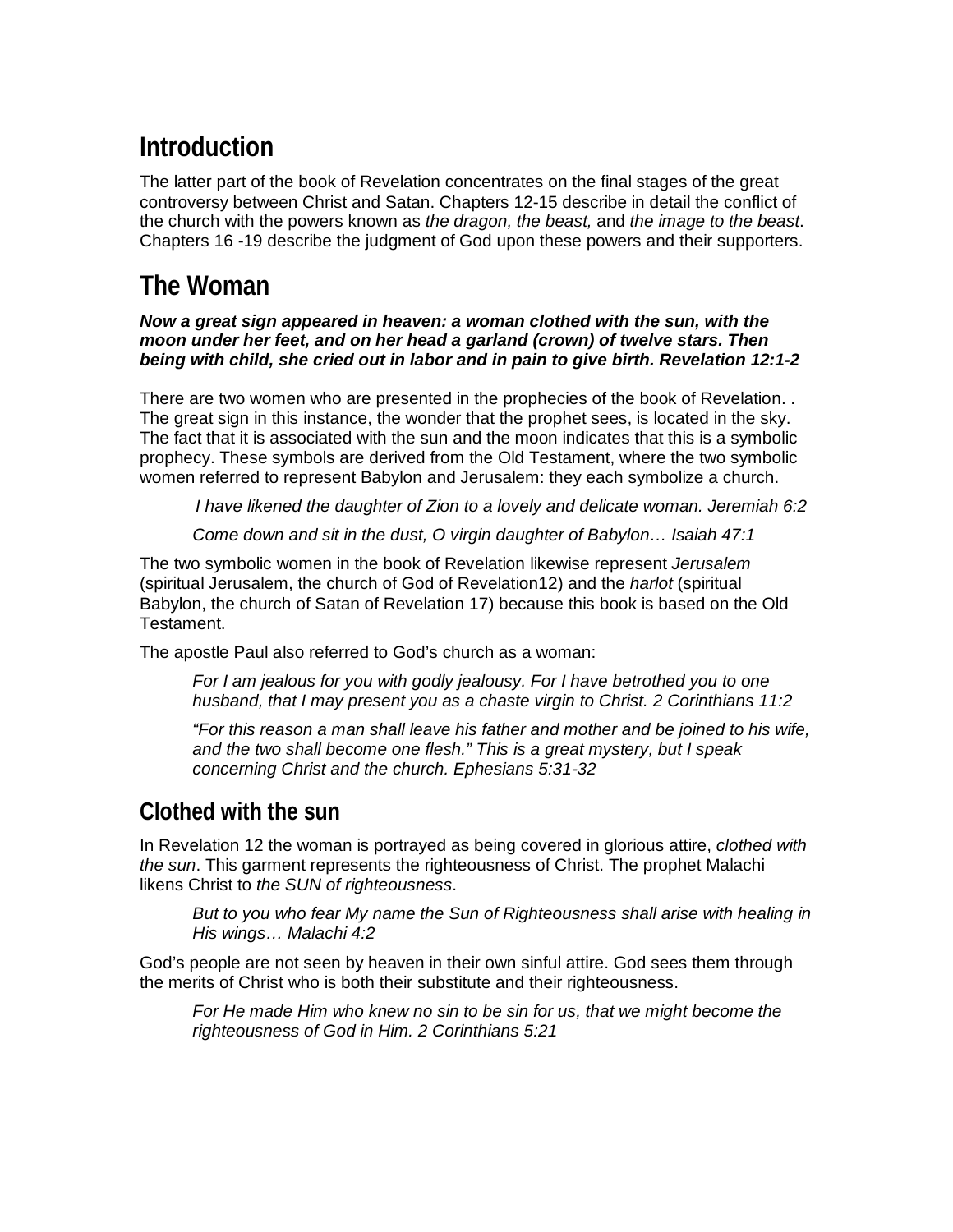## <span id="page-4-0"></span>**The moon under her feet**

The woman is standing on the moon, which represents the church's foundation.

While the sun represents Christ, the moon is the prime object that reflects the light of the sun. In the realm of Christian faith what reflects Jesus Christ and is therefore the foundation for the Christian church are the Old Testament scriptures. They are a reflection of Christ. This fact is emphasized in the hymn:

*The church has one foundation, 'tis Jesus Christ her Lord…[1](#page-4-3)*

Jesus said,

*…these are they which testify* (or bear witness) *of me. John 5:39.*

*…all things must be fulfilled which were written in the Law of Moses and the Prophets and the Psalms concerning Me. Luke 24:44*

#### <span id="page-4-1"></span>**The Old and New Testaments linked**

The Old Testament is the New Testament concealed. The New Testament is the Old Testament revealed.

The Old Testament is the New Testament contained. The New Testament is the Old Testament explained.

The Old Testament is the New Testament enfolded. The New Testament is the Old Testament unfolded.

The Old Testament is the New Testament founded The New Testament is the Old Testament sounded.

The Old Testament is the New Testament instilled. The New Testament is the Old Testament fulfilled.

The Old Testament in the New Testament is latent. The New Testament in the Old Testament is patent.

The Old Testament is the New Testament in hope. The New Testament is the Old Testament in scope.

One Old Testament description of the church of God corresponds with the symbolism of Revelation 12:

*Who is she who looks forth as the morning, fair as the moon, clear as the sun, awesome as an army with banners? Song of Solomon 6:10*

## <span id="page-4-2"></span>**An incorrect interpretation**

The Roman Catholic Church claims that the woman of Revelation 12 represents the Virgin Mary at the birth of Jesus. However in verses 5-6 of the chapter it states that after the child was born he was caught up to God's throne while the woman fled into the wilderness for 1260 days. Joseph and Mary, after the birth of Christ, fled with him to Egypt, not to the wilderness, and returned with the child to Nazareth less than one year

<span id="page-4-3"></span> $<sup>1</sup>$  Samuel J. Stone, 1866</sup>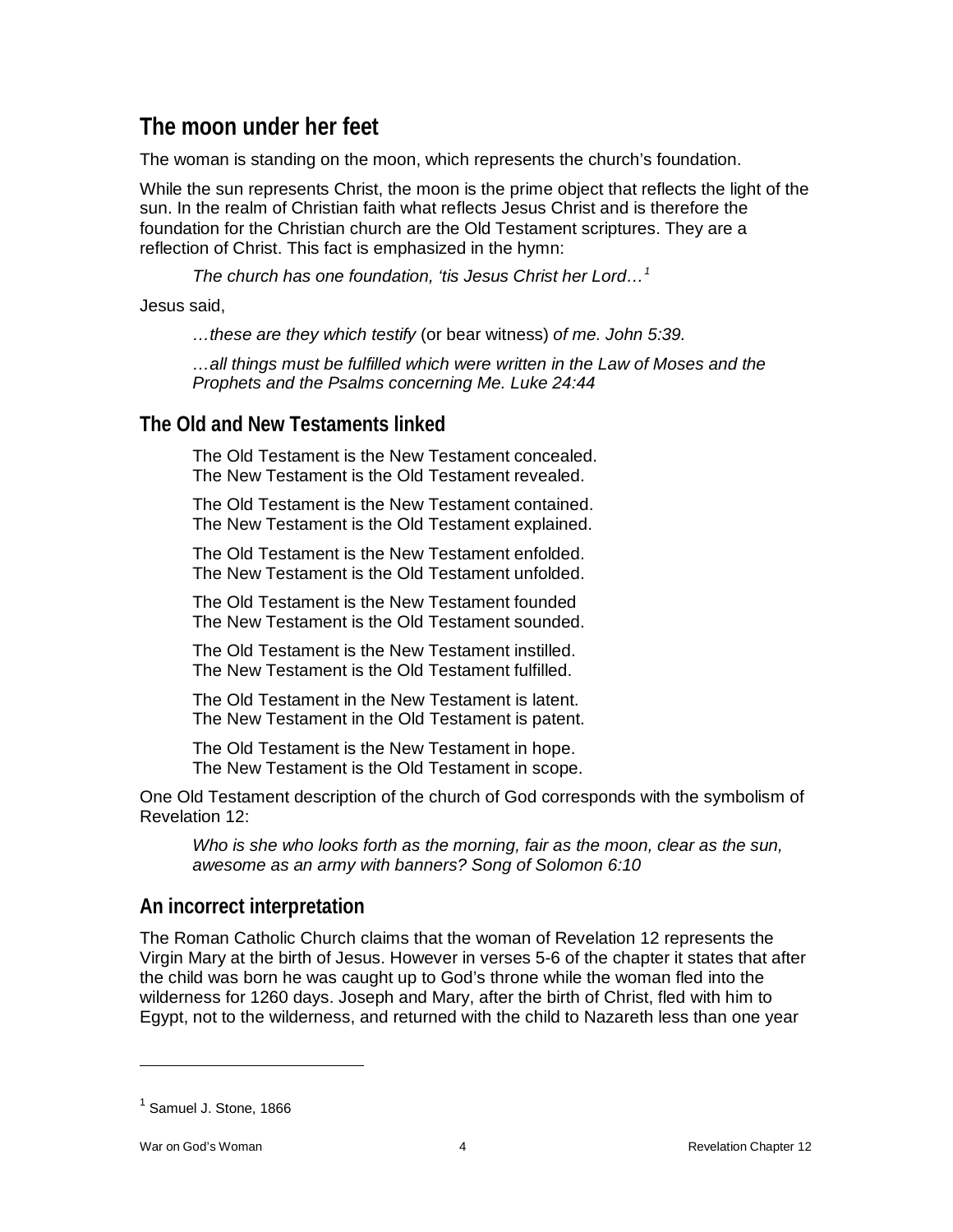later.<sup>[2](#page-5-2)</sup> Rather, this woman represents the church of God in all ages, in both Old and New Testament periods.

*This is he who was in the congregation in the wilderness with the Angel who spoke to him on Mount Sinai, and with our fathers, the one who received the living oracles to give to us. Acts 7:38*

The Hebrews while in the wilderness and at Mt Sinai were a part of the Old Testament church.

## <span id="page-5-0"></span>**Crown of twelve stars**

The woman has on her head, *a garland* (crown) *of twelve stars*. Stars represent leaders (Revelation 1:20; Daniel 12:13) and crowns imply rulership. The number twelve is consistently associated in Scripture with church government: its authority and organization. The pre-flood church, from Adam to Noah, was led by 12 patriarchs, if Shem and Japheth are included (Genesis 5). The post-flood church was also led by at least 12 patriarchs from Shem to Jacob. The church in the Sinai wilderness consisted of twelve tribes.<sup>[3](#page-5-3)</sup> The church in the time of the Judges of Israel was led by 12 judges. The Old Testament church priesthood consisted of 24 courses, a number that is twice twelve.  $4$  The New Testament church was led by 12 apostles. The final remnant church, the translated church, is symbolized by the number 144,000 which is emphasized by the multiple of twelve times twelve.<sup>[5](#page-5-5)</sup>

## <span id="page-5-1"></span>**Labouring to give birth**

*Then being with child, she cried out in labour and in pain to give birth.* 

This is a dramatic representation of God's church awaiting the coming of the Messiah. Ever since Eve gave birth to Cain, God's people have waited and longed for the Deliverer. Scripture gives typical instances of their waiting. When the infant Jesus was brought to the Temple to be dedicated there were two people who were waiting with great longing for the Messiah. One was Simeon:

*And behold, there was a man in Jerusalem whose name was Simeon, and this man was just and devout, waiting for the Consolation of Israel, and the Holy Spirit was upon him. And it had been revealed to him by the Holy Spirit that he would not see death before he had seen the Lord's Christ. So he came by the Spirit into the temple. And when the parents brought in the Child Jesus, to do for Him according to the custom of the law, he took Him up in his arms and blessed God and said: "Lord, now You are letting Your servant depart in peace, according to Your word; For my eyes have seen Your salvation which You have prepared*  before the face of all peoples, a light to bring revelation to the Gentiles, and the *glory of Your people Israel."* 

<span id="page-5-2"></span> $2$  Matthew 2:13-23

<span id="page-5-3"></span> $3$  The church in the Sinai wilderness was actually comprised of 13 tribes, but they were always referred to as twelve tribes.

 $4$  1 Chronicles 24:1-5.

<span id="page-5-5"></span><span id="page-5-4"></span><sup>5</sup> Revelation 7:1-4; 14:1-5.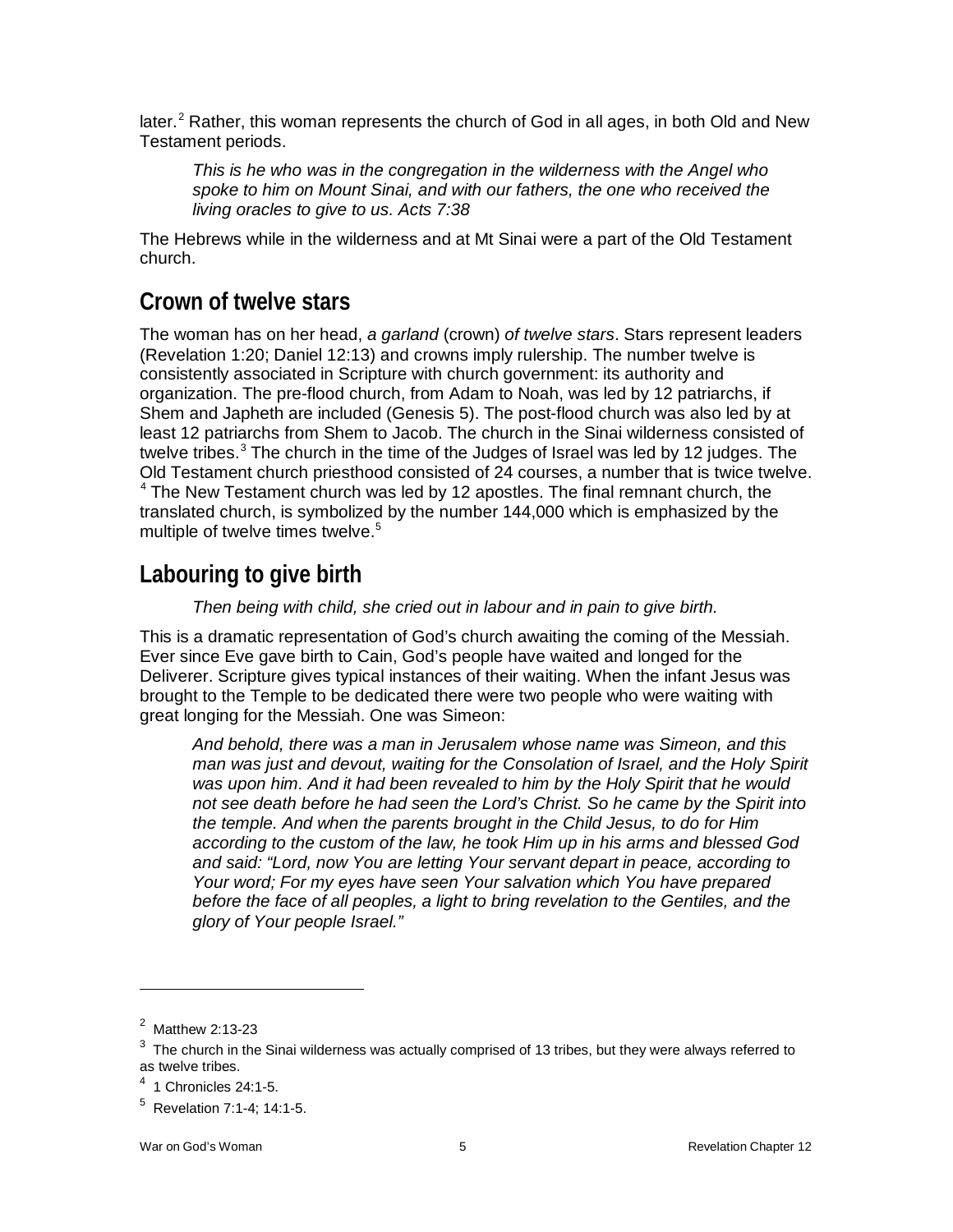*And Joseph and His mother marveled at those things which were spoken of Him. Then Simeon blessed them, and said to Mary His mother, "Behold, this Child is destined for the fall and rising of many in Israel, and for a sign which will be spoken against. Luke 2:25-34*

Another was the prophetess Anna:

*Now there was one, Anna, a prophetess, the daughter of Phanuel, of the tribe of Asher. She was of a great age, and had lived with a husband seven years from her virginity; and this woman was a widow of about eighty-four years, who did not depart from the temple, but served God with fastings and prayers night and day. And coming in that instant she gave thanks to the Lord, and spoke of Him to all those who looked for redemption in Jerusalem. Luke 2:36-38* 

## <span id="page-6-0"></span>**The man child**

#### *And she bore a male Child…*

This was in fulfillment of the four-thousand-year old prophecy given to Adam and Eve that their *seed*, the off-spring of the woman, would bruise the serpent's head.

*And I will put enmity between you and the woman, And between your seed and her Seed; He shall bruise your head, and you shall bruise His heel. Genesis 3:15*

In referring to this prediction the Apostle Paul declared, *thy seed, which is Christ*. (Galatians 3:16) The Revelator by-passes the 33 years of Jesus' life and emphasizes just two events. The first was His ascension to God's throne.

#### *…her child was caught up to God and to his throne. v5*

Forty days after Jesus' resurrection,

*… He was taken up, and a cloud received him out of their sight. Acts 1:9*

Enoch and Elijah were also *caught up to God*, having been translated, but this man was caught up *to his throne*. The only man associated with God's throne is *the man Christ Jesus* (I Timothy 2:5).

#### *…who was to rule all nations with a rod of iron…*

The second event is Christ's Second Advent. He would *rule all nations with a rod of iron*. This expression is drawn from Psalm 2:1-9 where it was predicted that the Messiah would ultimately destroy his enemies.

*You will break them with a rod of iron; you will dash them in pieces like a potter's vessel. Psalm 2:9*

This prediction will be fulfilled at Christ's return.

*Now out of His mouth goes a sharp sword, that with it He should strike the nations. And He Himself will rule them with a rod of iron. He Himself treads the winepress of the fierceness and wrath of Almighty God. Revelation 19:15.*

The Christ child, who was born in a manger, will one day destroy the nations.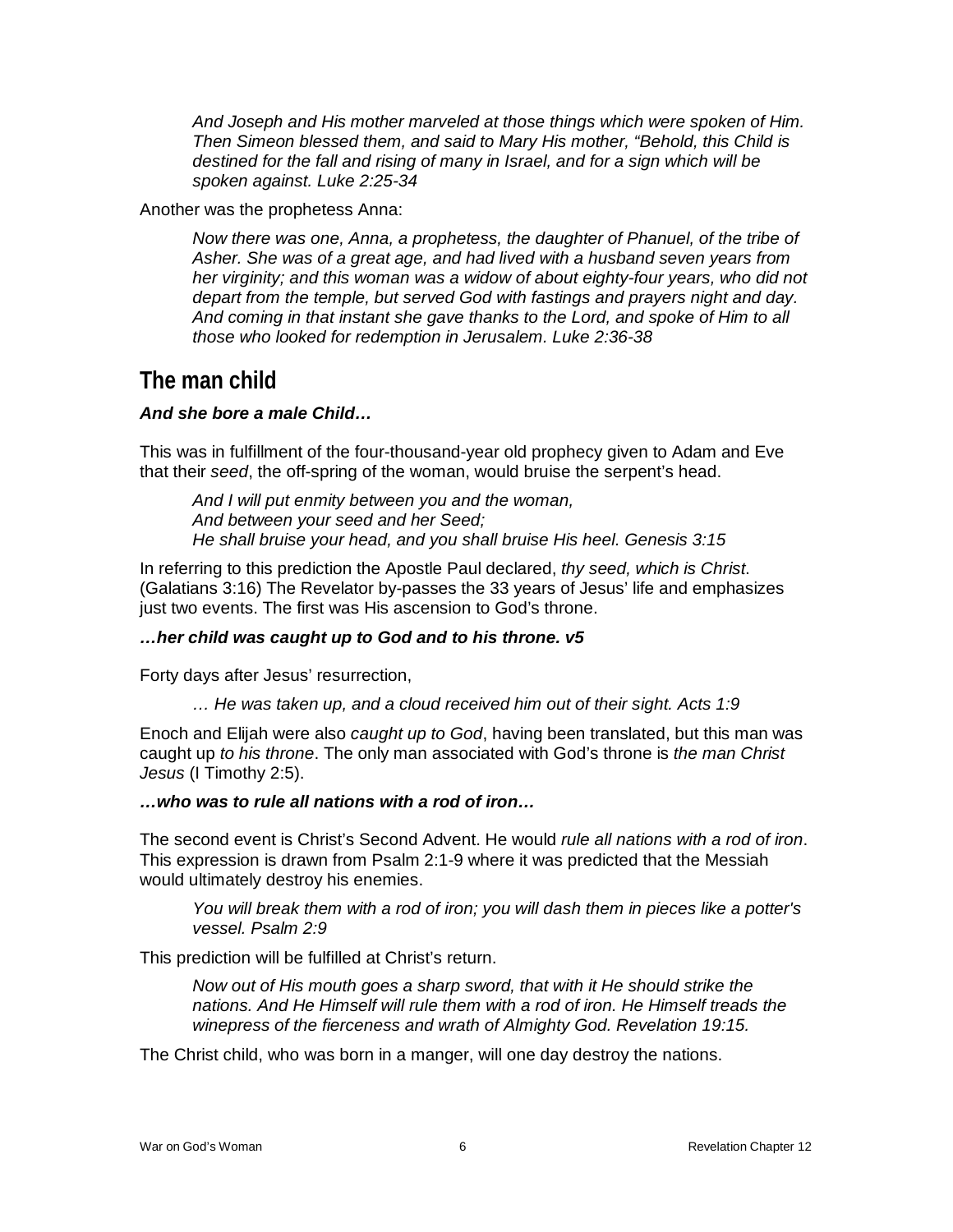## <span id="page-7-0"></span>**The dragon**

Another symbol is introduced in Verse 3:

*And another sign appeared in heaven: behold, a great, fiery red dragon having seven heads and ten horns, and seven diadems on his heads. v3*

Here is symbolized a power that is to influence mankind until the final conflict. The first point of identification is found in the next verse.

#### *His tail drew a third of the stars of heaven and threw them to the earth. And the dragon stood before the woman who was ready to give birth, to devour her Child as soon as it was born. v4*

This power would attempt to destroy Jesus Christ at His birth. That attempt was in fact made by Herod the Great.

*Then Herod, when he saw that he was deceived by the wise men, was exceedingly angry; and he sent forth and put to death all the male children who were in Bethlehem and in all its districts, from two years old and under, according to the time which he had determined from the wise men. Matthew 2:16*

Herod was crowned king of Judea by the Romans. He was also a Roman governor. We can conclude therefore, that the dragon represents Imperial Rome. The dragon had *seven heads and ten horns*. The seven heads are discussed in Revelation Chapter 17, which will be covered in Topic 29.

## <span id="page-7-1"></span>**Seven diadems**

<span id="page-7-2"></span>The dragon had *seven diadems* (crowns) *on its heads*. Diadems denote rulership, indicating that this particular dragon power appears when the heads are ruling – however not the horns. Revelation Chapter 17 reveals that the seven heads are kingdoms - empires -which reign successively one after the other. These ten horns however are contemporaneous, that is, they all reign concurrently. The crowns on the heads therefore suggest that when the dragon is brought into the picture at the birth of Christ, one of the heads must have already been reigning. Clearly that head was Imperial Rome.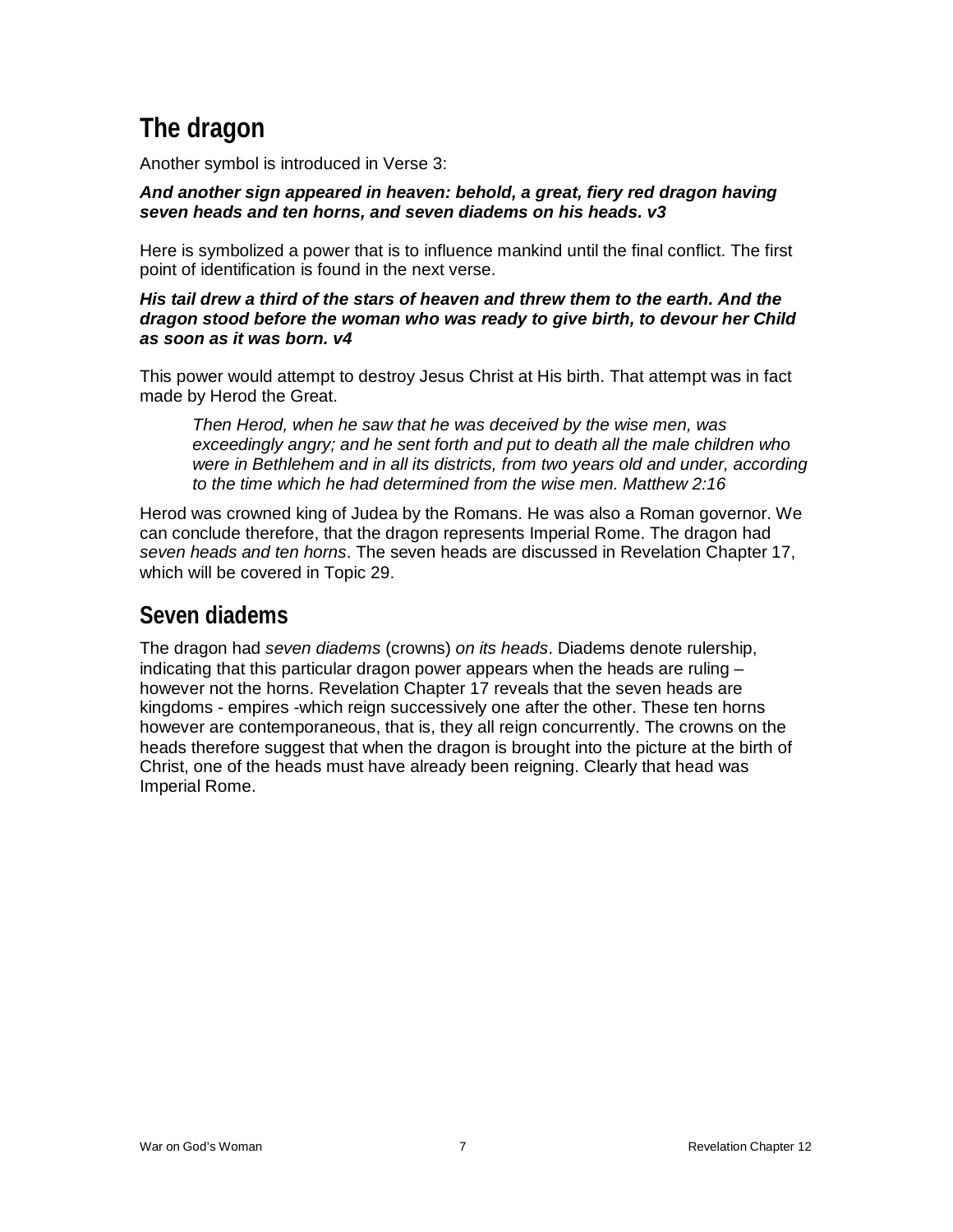## **Ten horns**

What then do the ten horns represent? According to Daniel Chapter 7 they represent the ten kingdoms of Western Europe into which Western Rome was ultimately divided (Daniel 7: 7, 24). The ten horns are mentioned ten times in the books of Daniel and Revelation and they always represent, initially, the ten divisions of Western Europe. Therefore Western Europe must form a part of the dragon's power.



Figure 1: Ten divisions of Western Europe<sup>[6](#page-8-0)</sup>

We will be repeatedly confronted with the dragon power in the latter chapters of Revelation. It is therefore important to understand these details so that we can correctly identify who the dragon power represents in the final chapters.

The dragon is red in colour. Red in Scripture denotes sinfulness - *though your sins be as scarlet*… (Isaiah 1:18). Imperial Rome was the enemy of God. It is described in Scripture as *an abomination* (Matthew 24:15).

One of the standards of Imperial Rome was a dragon.

*The pagan Romans used the image of the dragon on their standards as well as the eagle. These dragon standards were red.[7](#page-8-1)*

Another ancient writer, Prudentius, tells how the Roman soldiers under Constantine substituted the symbol of the cross in place of the symbol of the dragon,

*Instead of the dragon flags, which they carried, waved about with the wind, they brought forward the illustrious wood* (referring to the cross) *which subdued the dragon...[8](#page-8-2)*

<span id="page-8-0"></span><sup>6</sup> Map courtesy of *The Prophetic Code*.

<span id="page-8-1"></span><sup>&</sup>lt;sup>7</sup> Adam Clarke, *The New Testament, Commentary and Critical Notes* (New York: A Paul, 1823), 925.

<span id="page-8-2"></span> $^8$  Ibid. 928. (quoting the 4<sup>th</sup> century Roman poet, Aurelius Clemens Prudentius.)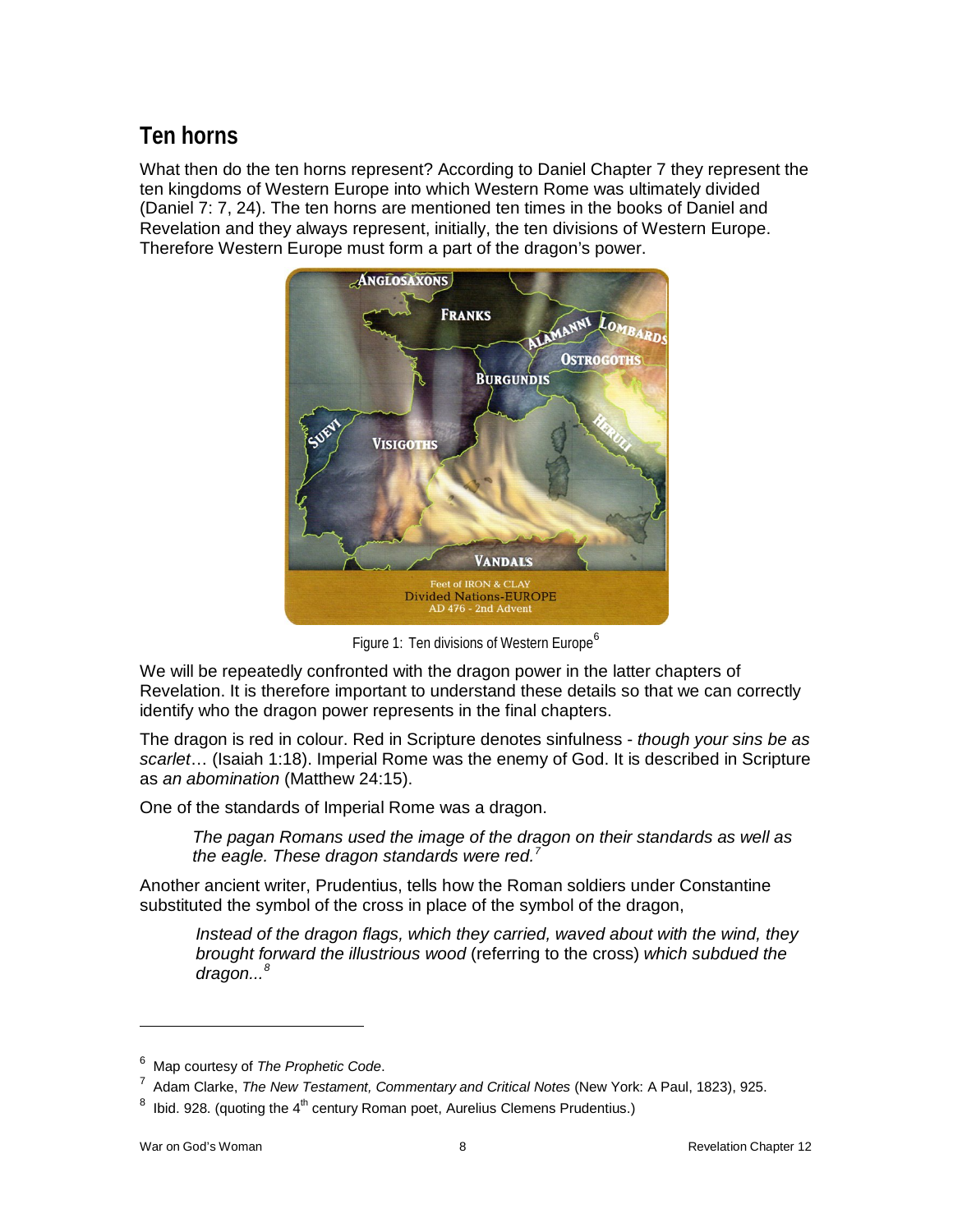This is further evidence that the dragon power was Imperial Rome. In about 600 BC the prophet Ezekiel described Egypt as *the great monster* (or dragon).

*Behold, I am against you, O Pharaoh king of Egypt, O great monster who lies in the midst of his rivers, who has said, 'My River is my own; I have made it for myself.' Ezekiel 29:3*

Later, Imperial Rome occupied Egypt and became the dragon. The Egyptian dragon tried to destroy the child Moses, Israel's deliverer, soon after his birth. $9$  Likewise, the Roman dragon attempted to destroy the deliverer of Spiritual Israel, Jesus Christ, soon after His birth.

## <span id="page-9-0"></span>**A destructive tail**

*His tail drew a third of the stars of heaven…*

We have already stated above that stars represent leaders. In Israel's system of government there were three elements of power: the king, the Sanhedrin and the priesthood. When Rome overran Judea, it removed Israel's kingly power, and in that sense it drew away a third part of the stars of heaven. The word *drew* means to *drag down*. This was also a fulfillment of Daniel's prediction concerning the Little Horn:

*And it grew up to the host of heaven; and it cast down some of the host and some of the stars to the ground, and trampled them. Daniel 8:10*

The question should now be asked as to why there was such animosity on the part of Imperial Rome towards an innocent infant. This indicates that a power greater than Rome was involved. The invisible influence behind Rome was Satan, who is also symbolized as a dragon.

## <span id="page-9-1"></span>**Other names for the dragon**

#### *So the great dragon was cast out, that serpent of old, called the Devil and Satan, who deceives the whole world; he was cast to the earth, and his angels were cast out with him. v9*

<span id="page-9-2"></span>Satan is the invisible dragon: Imperial Rome was the visible one. Satan is described here by a quartet of terms: *dragon, old serpent, devil* and *Satan*. What do all these represent? The *dragon* presents him as a persecutor and destroyer. The *old serpent* speaks to his cunning and deception. The term *Devil* indicates that he is a slanderer and a liar (John. 8:44). The fourth term, *Satan* denotes an adversary, especially in the setting of a law court. He is the *accuser of the brethren*. But why should Satan, Lucifer, seek the life of this innocent infant? To answer this we must go back to the origin of the conflict.

<span id="page-9-3"></span> $^9$  Exodus 1:7-22.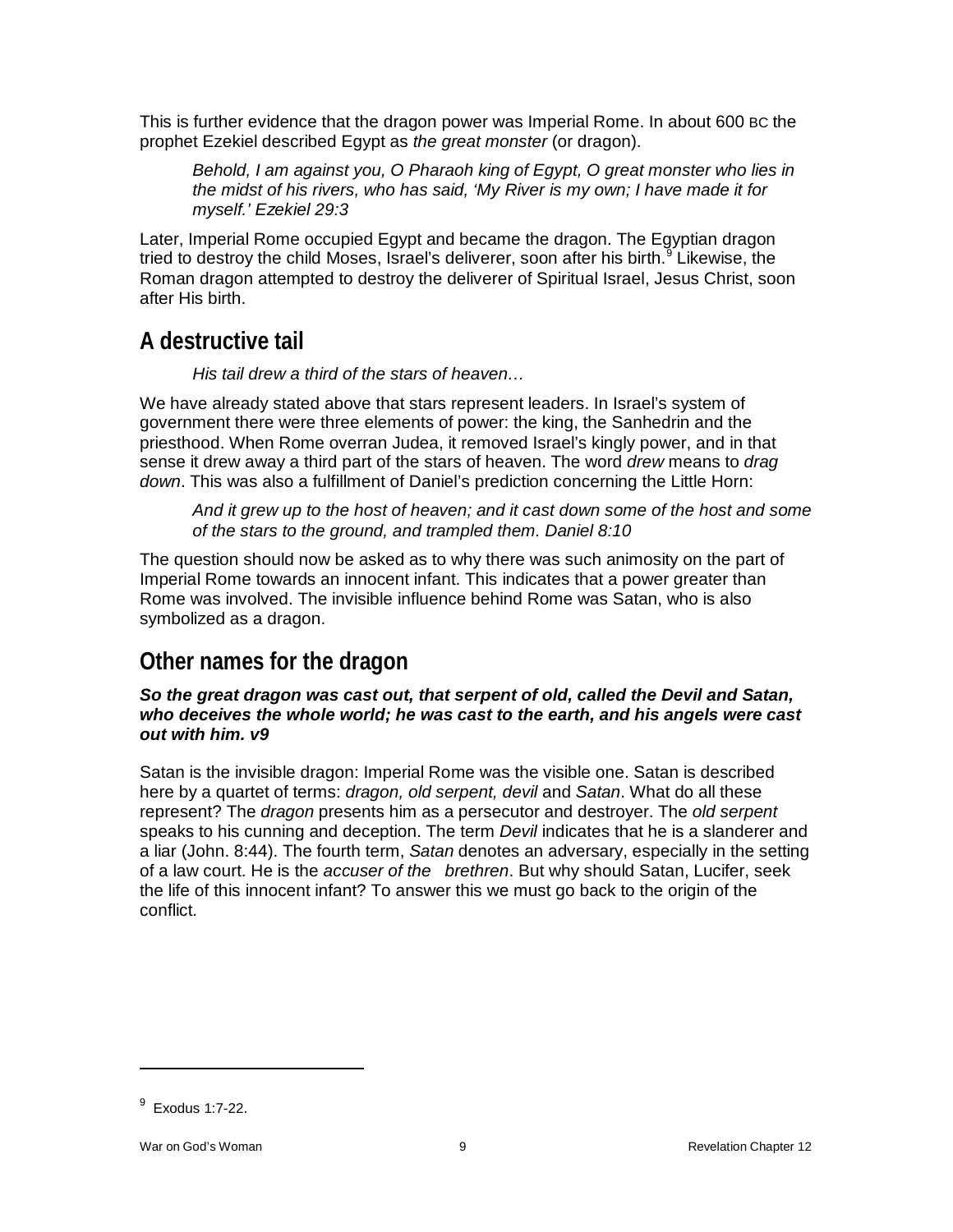## **War in heaven**

#### *And war broke out in heaven: Michael and his angels fought with the dragon; and the dragon and his angels fought. v7*

How mysterious this all appears to us now! Heaven, the perfect paradise, is where war began. The contestants were Michael and Lucifer. Michael was the archangel (Jude 9): the word *archangel* means *chief angel*. The name *Michael* means *who is like God*. This must refer to Jesus Christ, who is the express image of His (the Father's) Person (Hebrews 1:3). At the Second Advent of Christ, the voice of the archangel raises the dead (1 Thess 4:16). We know that the only voice that raises the dead is the voice of Jesus Christ, the Son of God.

*Do not marvel at this; for the hour is coming in which all who are in the graves will hear His* (Christ's) *voice and come forth—those who have done good, to the*  resurrection of life, and those who have done evil, to the resurrection of *condemnation. John 5:28-29*

Michael must therefore be the Lord Jesus Christ, the Son of God. Lucifer, we know, is Satan (Isaiah 14:12-21).

The war fought in heaven was an angelic war therefore there was no destruction of life. It was a struggle for supremacy, for control. The Creator could have put Lucifer out of action in a flash, but he permitted His heavenly messengers to strive for the mastery. One side fought on God's side, the other fought on Lucifer's. God's purpose in permitting this was to enable His angels to demonstrate where their loyalty lay. It was a public declaration of their allegiance. God calls for public displays of loyalty to His cause.

Jesus declared:

*For whoever is ashamed of Me and My words, of him the Son of Man will be ashamed when He comes in His own glory, and in His Father's, and of the holy angels. Luke 9:26.*

God will never accept neutrality. Any attempt to 'sit on the fence' is counted as a denial of Christ.<sup>[10](#page-10-0)</sup>

In the heavenly conflict, Satan's angelic hosts were outnumbered. They comprised only a third of the angelic host - *his tail drew a third of the stars of heaven*.

Stars can also represent angels.

*The seven stars are the angels of the seven churches… Revelation 1:20*

Revelation Chapter 12 verse 7 therefore has a second application to that given on Pages 8 and 9 above. It confirms that Satan – the invisible dragon - must have been successful in deceiving a third of the multiplied millions of angelic beings and that they were cast out of heaven with him.

*And the angels who did not keep their proper domain, but left their own abode, He has reserved in everlasting chains under darkness for the judgment of the great day. Jude 6*

<span id="page-10-0"></span><sup>10</sup> Ellen G. White, *Testimonies to the Church* (Mountain View, CA: Pacific Press Publishing Assn., 1948), 3:281.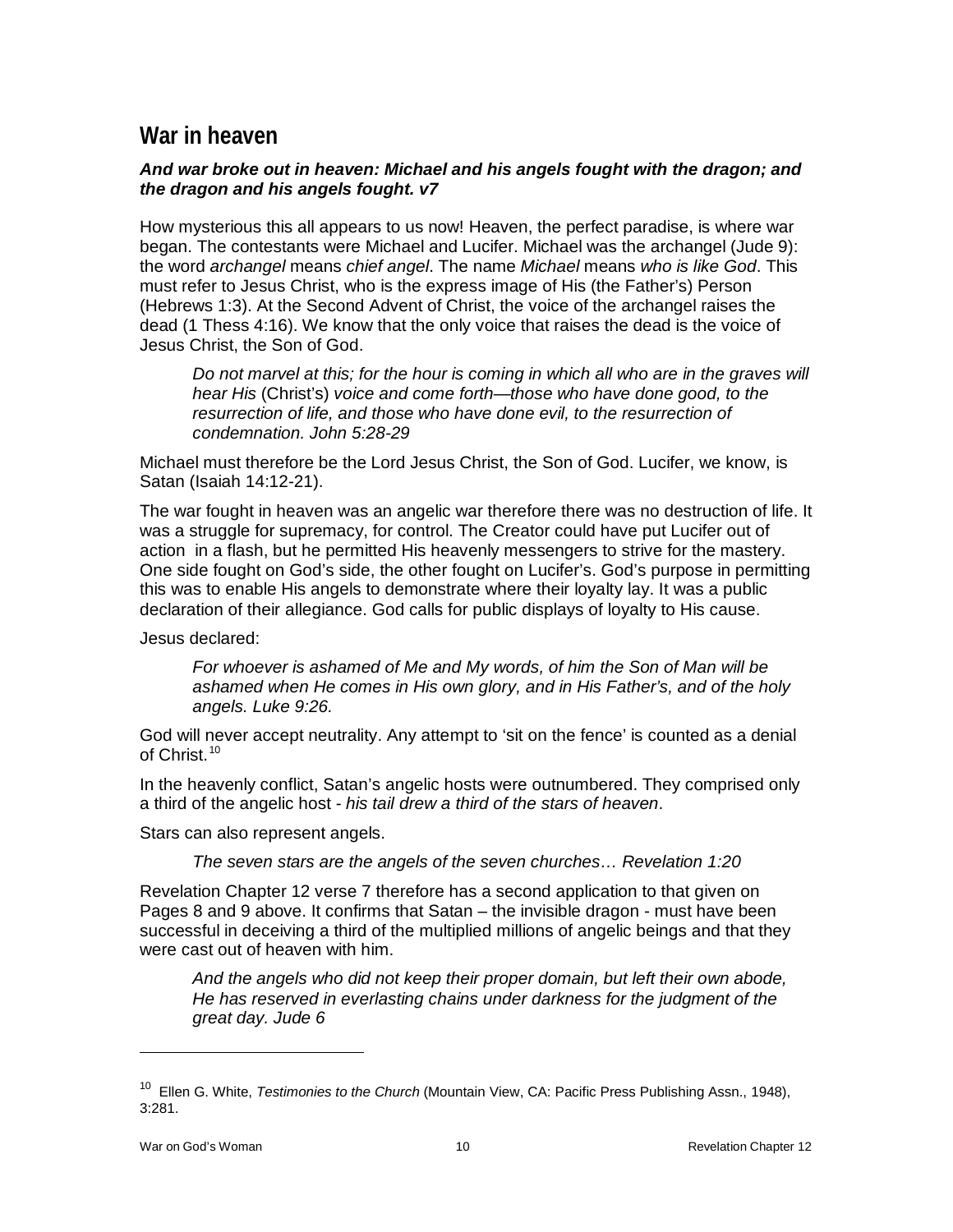For if God did not spare the angels who sinned, but cast them down to hell and *delivered them into chains of darkness, to be reserved for judgment… 2 Peter 2:4*

What a devastating blow to the reputation of the Godhead. *War in heaven*! Heaven is where both sin and war began. It remains an awful enigma.

#### *But they did not prevail…*

The problem of evil is an unfathomable mystery and the only satisfactory explanation is found in the Word of God.[11](#page-11-2) However in the great war in heaven the hosts of evil *did not prevail* (v8). Satan and his angels were defeated. Michael, being co-Creator with God the Father would naturally be the victor because Lucifer and his fellow angels are created beings. Jesus Christ is always the victor over Satan. This is why, in our personal warfare with the powers of evil, if we have Christ with us we will also be victorious.

## <span id="page-11-0"></span>**Satan is cast out**

Altogether there will be four castings out of Satan. The third casting out of Satan will be when he is cast into *the bottomless pit* and this is described in Revelation Chapter 20:1- 3. The fourth and final expulsion will occur when Satan is cast into the lake of fire of Revelation Chapter 20:10, resulting in his final destruction. These will be addressed in a subsequent topic.

In Revelation Chapter 12, verses 7-12 the first two expulsions are presented.

#### <span id="page-11-1"></span>**1. From heaven**

#### *…nor was a place found for them in heaven any longer. v8*

The fallen angels originally dwelt in the third heaven, the dwelling place of God. They were messengers of God who by their rebellion had forfeited their right to remain and had therefore lost their first estate. Satan could no longer return to his original position as covering cherub.

The first expulsion of Satan and his angels was to the place called *hell*, or *tartarus*.

*For if God did not spare the angels that sinned, but cast them down to hell.... 2 Peter 2:4* (Greek: *tartarus*)

*Tartarus* is not this earth.*[12](#page-11-3)* Lucifer and his angels were originally cast out before this earth was created. (In Eden after the creation of this earth, he deceived Eve, indicating he had fallen prior to this time).

Scripture tells us that *tartarus* is a place of *chains of darkness* (I Pet 2:4) of *everlasting chains under darkness* (Jude 6). Darkness is the absence of light, indicating that *tartarus* is a place outside the presence of God. It was therefore not Eden, nor could it apply to other worlds, for they are all realms of light where God's presence is, as demonstrated in Genesis Chapter 2. We suggest that *tartarus* must be outer space, the area between the

<span id="page-11-2"></span><sup>11</sup> For an in-depth study of *The Origin of Evil*, refer to the following: A.P. Cooke, *Why do the Innocent Suffer?* (Sydney: Self-published, 2010), *;* Ellen G. White, *The Great Controversy* (Mountain View, CA.: Pacific Press Publishing Assn.,1898), 492-504; Ellen G. White, *Patriarchs and Prophets* (Boise, ID: Pacific Press Publishing Assn., 1958), 33-34.

<span id="page-11-3"></span><sup>&</sup>lt;sup>12</sup> The Greek word *Tartarus* is used only once in the Bible and it appears to be the abode of evil spirits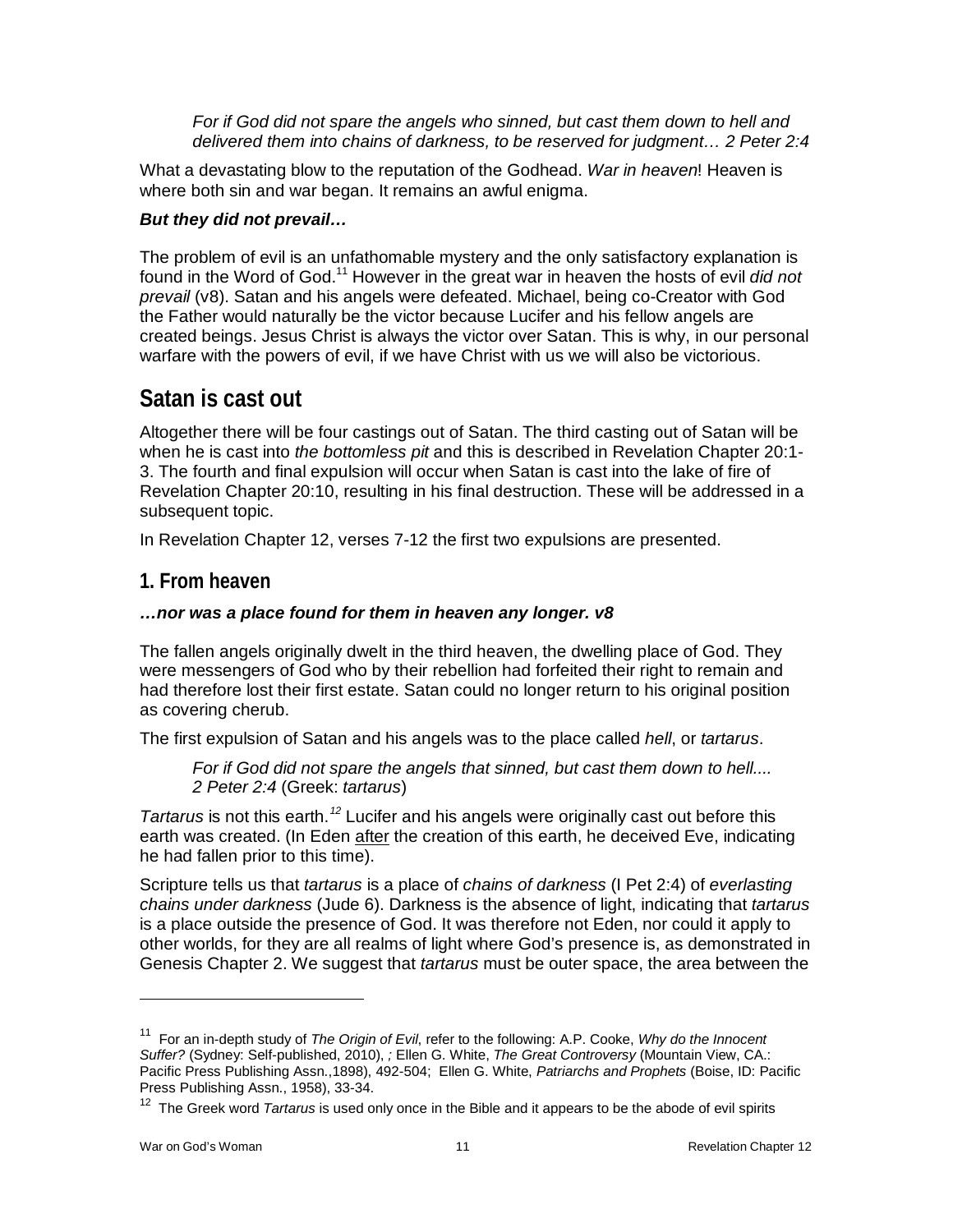worlds. This is a place of darkness. Perhaps it was from outer space that Satan had access to this earth and to other worlds.

## <span id="page-12-0"></span>**2. To earth**

Verse 9 describes the second expulsion of Satan:

#### *…he was cast to the earth, and his angels were cast out with him. v9*

Although Lucifer could never return to heaven to take up his original position as covering cherub, the Scriptures indicate that after the first casting out he continued to return to Heaven as earth's representative. From time to time the leaders of other worlds assemble in council before God.<sup>[13](#page-12-1)</sup> When Satan became *the prince of this world*,<sup>[14](#page-12-2)</sup> by seducing Adam and Eve, he attended these heavenly councils in the role of the representative of this world. In Eden Lucifer usurped Adam's position as leader of this world. Before the representatives of the Universe he acted the part of "*the accuser of the brethren*." [15](#page-12-3) The second casting out of Satan was from these councils.

#### *…for the accuser of our brethren, who accused them before our God day and night, has been cast down. v10*

The question now arises as to how and when Satan was cast out from these councils and on what grounds. The answer is found in the first part of Verse 10:

#### *Then I heard a loud voice saying in heaven, "Now salvation, and strength, and the kingdom of our God, and the power of His Christ have come…*

Notice the phrase, *Now salvation* (victory)*… has come.* The victory, or salvation, was accomplished at Calvary. When Christ expired upon the cross he sealed the doom of Satan.

*…He Himself likewise shared in the same* (flesh and blood) *that through death He might destroy him who had the power of death, that is, the devil. Hebrews 2:14.*

Previously Jesus had declared

*Now is the judgment of this world; now the ruler of this world will be cast out. And I, if I am lifted up from the earth, will draw all peoples to Myself." This He said, signifying by what death He would die. John 12:31-33*

Let us now consider how, by His death, Jesus sealed Satan's doom. There is an old saying: *Give a fool enough rope and he'll hang himself*. Jesus did exactly that. He gave Satan enough rope for him to overreach himself. Jesus allowed Satan to vent his implacable hatred upon him, and the enthralled universe beheld the incredible scene. They witnessed the amazing love of Christ, and on the other hand, the diabolical cruelty and hatred of Satan. They beheld Jesus in all his innocence, love and compassion, suffering under the fierce and frenzied onslaught of Satan.

 $13$  Job 1:6-7: 2:1.

<span id="page-12-2"></span><span id="page-12-1"></span><sup>14</sup> John 12:31; 14:30; 16:11.

<span id="page-12-3"></span> $15$  Job 1:8-11; 2:3,5.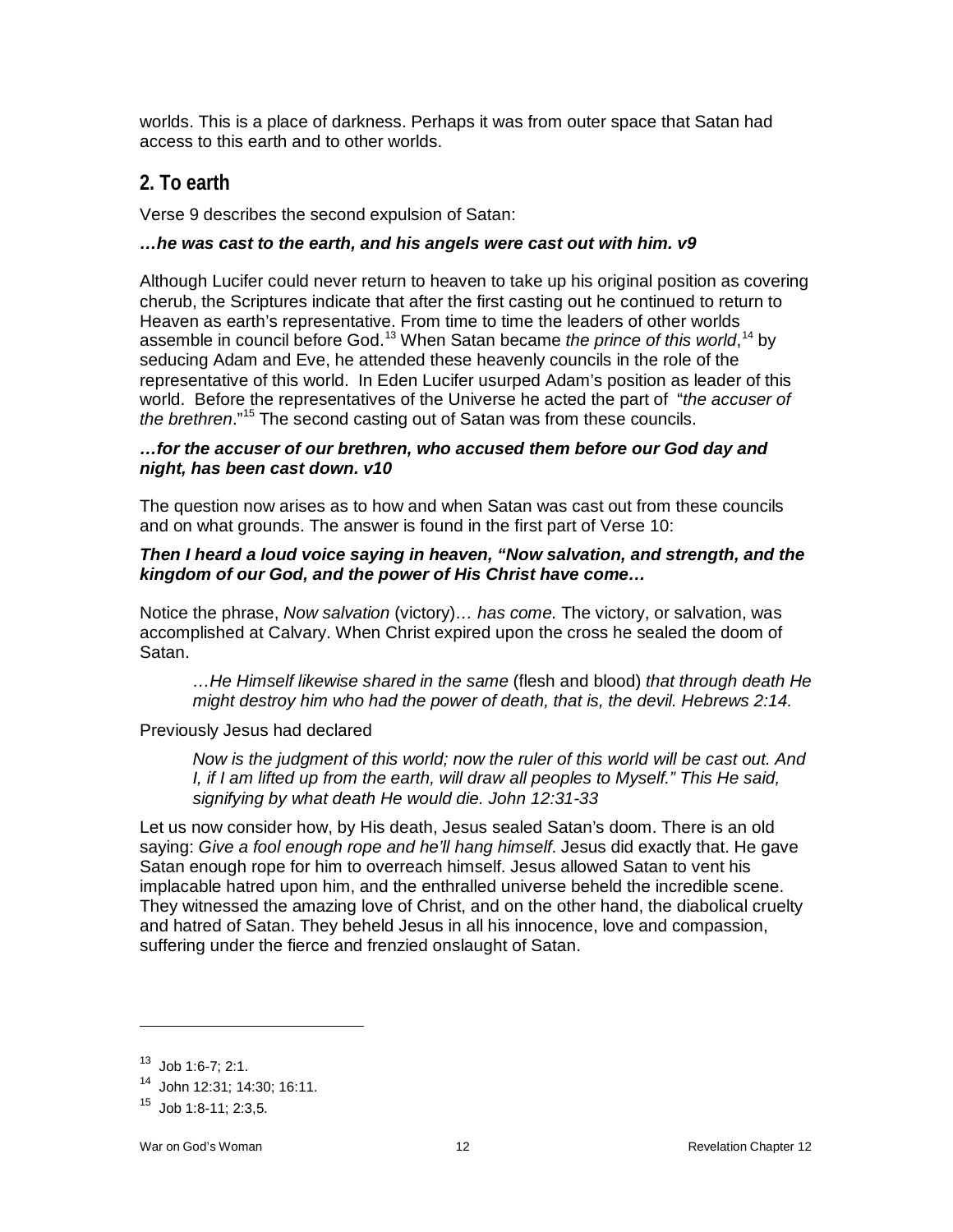*The pent-up fires of envy and malice, hatred and revenge, burst forth on Calvary against the Son of God, while all Heaven gazed upon the scene in silent horror.[16](#page-13-0)*

At Calvary Jesus unmasked the character of Satan. At the same time, Calvary revealed Jesus as the most loving and lovable of men. As the nails were thrust through His quivering flesh, they heard His prayer, *Father forgive them, for they do not know what they do* (Luke 23:34). By His suffering on behalf of others, by His selflessness, Christ drew the whole universe to Himself.

The word "peoples" is not in the original text. The word "all" involves the universe.

*And I, if I am lifted up from the earth, will draw all peoples unto myself. John 12:32*

Any residual questions in relation to Satan's rebellion which remained in the minds of the unfallen beings were removed. They now knew that God was love and Satan was desperately spreading erroneous beliefs. Any doubts regarding the character of the Godhead were dissolved. In this situation the announcement was made:

#### *Therefore rejoice, O heavens, and you who dwell in them!… v12*

Not only did salvation come at the cross, but also *strength, and the kingdom of our God, and the power of his Christ*… (v10). This means that as a result of Calvary, strength to successfully resist Satan was now available to the believer.

…a*nd the kingdom of our God*…

Calvary made God's kingdom sure. God's law was vindicated. God's character was revealed as righteous. Justice and mercy were seen as the foundation of His throne.

*…and the power of his Christ…*

The Greek word for power is *exousia* meaning *authority*. Now the authority of Christ was established. Because of Satan's insinuations, Christ's authority had been under question. The war in heaven had been over the question of authority, but now as a result of Calvary, Jesus' authority was fully established and His authority as Saviour, Priest, and King was no longer under question. At the close of His earthly ministry Jesus declared,

#### *…. All authority has been given to me in heaven and on earth. Matthew 28:18*

Ever since Satan usurped Adam's position as vice-regent of this world, he had been the accuser before the heavenly councils.

*… for the accuser of our brethren, who accused them before our God day and night, has been cast down. Revelation 12:10*

For four thousand years Satan had lured the saints into sin and had then accused them before heaven. Undoubtedly he also accused God of being unjust by expecting man to keep God's purportedly unjust law.

<span id="page-13-0"></span><sup>16</sup> Ellen G. White, *The Great Controversy* 501.

Ellen G. White, *Testimonies to Ministers and Gospel Workers* (Boise, ID.: Pacific Press Publishing Assn., 1962), 168.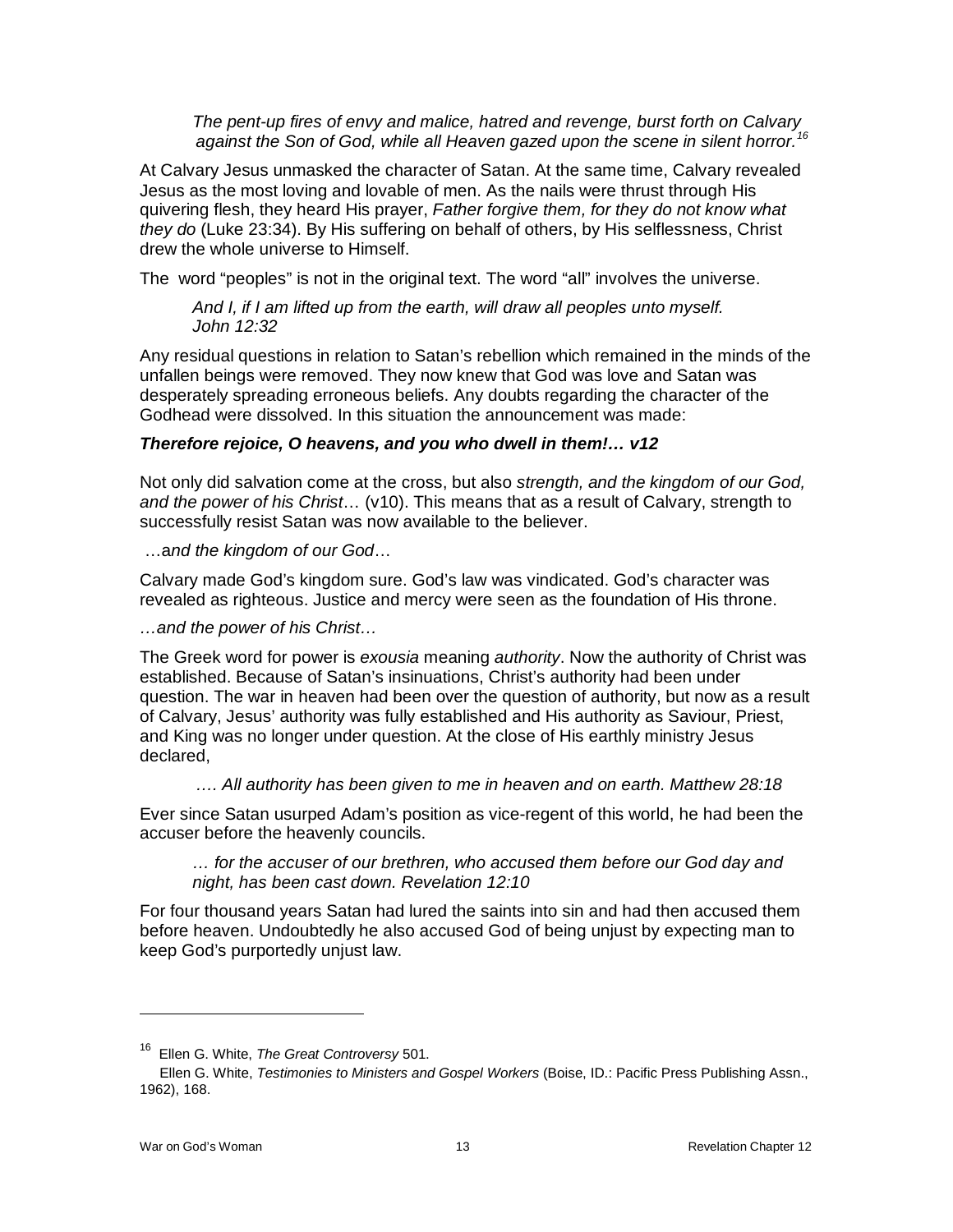## <span id="page-14-0"></span>**Overcoming Satan**

## <span id="page-14-1"></span>**By the power of Christ's blood**

#### *And they overcame him (Satan) by the blood of the Lamb…*

Satan, that mighty angelic being, can be overcome. And he is overcome in two ways: First, *they overcame him by the blood of the Lamb*, that is, on the basis of Christ's shed blood. Scripture employs fifteen different phrases to emphasize the power of the blood of Christ. There is power in the blood.

Christ's blood is efficacious because it

- **washes away our sins (Revelation 1:5)**
- cleanses us from all sin (I John 1:7)
- **numakes our spiritual garments white (Revelation 7:14)**
- **Peropitiates or covers our sins (Romans 3:25)**
- **qives remission for our sins (Hebrews 9:22)**
- **Purges the conscience (Hebrews 9:14)**
- $\blacksquare$  justifies the believer (Romans 5:9)
- **gives peace to the guilty (Colossians 5:20)**
- **•** brings us near to God (Ephesians 2:13)
- redeems, or buys us back (Colossians 1:14; Ephesians 1:7)
- **gives life (John 6:54)**
- **•** purchases the church of God (Acts 20:28)
- gives boldness to enter into God's presence (Hebrews 10:19)
- **nakes us perfect to do His will (Hebrews 13:20-21)**
- **overcomes Satan.** (Revelation 12:11)

No wonder the hymn says,

*There is … wonder working power, in the precious blood of the Lamb.[17](#page-14-3)*

### <span id="page-14-2"></span>**By the power of personal testimony**

#### *…and by the word of their testimony…*

The second way in which Satan can be overcome is *by the word of their testimony*. That is, on the basis of a Christian's testimony. One's personal witness for Christ and the gospel can defeat Satan.

<span id="page-14-3"></span><sup>17</sup> Lewis E. Jones, *Power in the Blood*, 1899.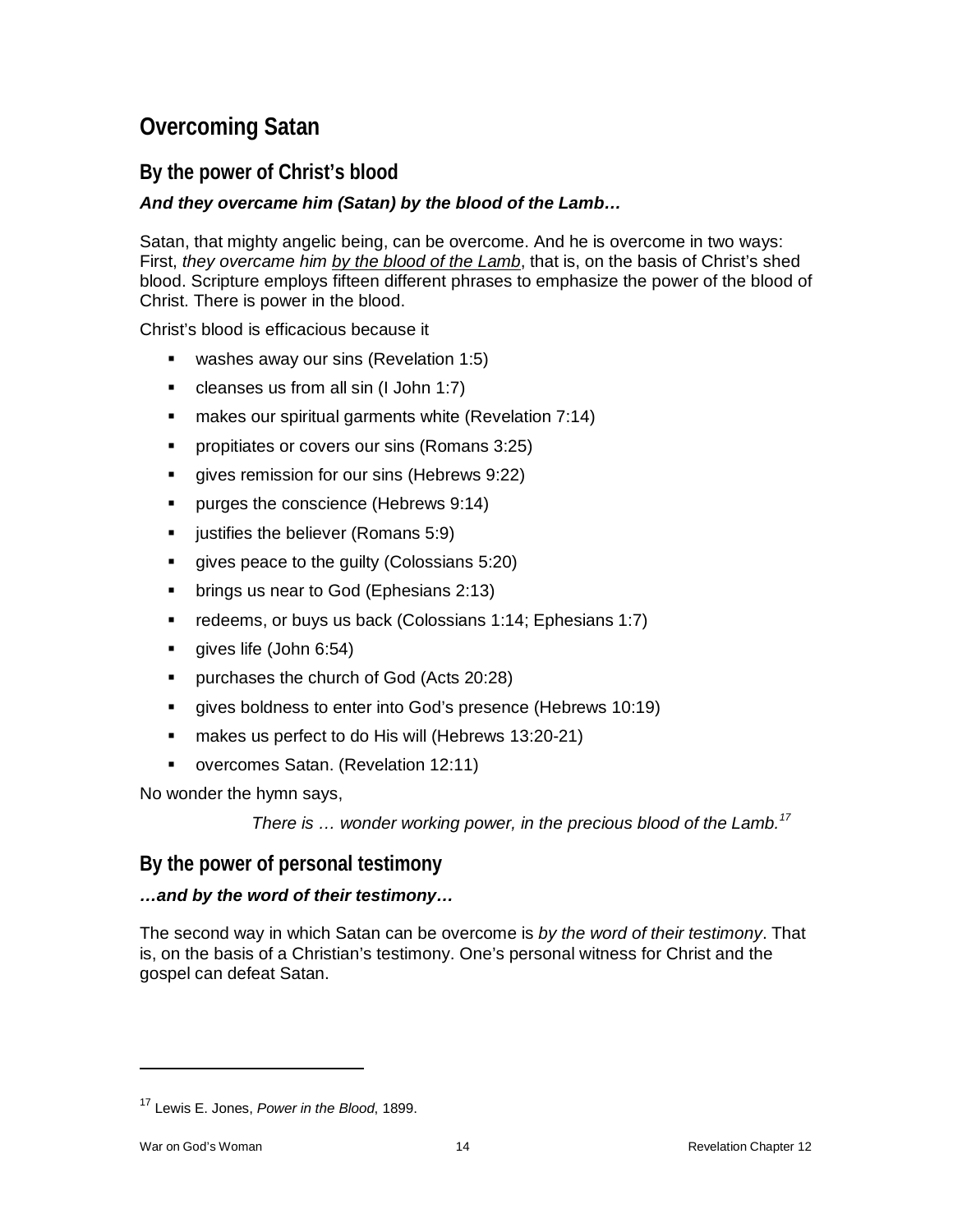*…if you confess with your mouth the Lord Jesus and believe in your heart that God has raised Him from the dead, you will be saved. For with the heart one believes to righteousness, and with the mouth confession is made to salvation. Romans 10:9-10*

Testifying of the love and power of Christ is vital for the Christian. As one author wrote:

*This is what everyone can do whose heart has been touched by the grace of*  God. This is the witness for which our Lord calls, and for want of which the world *is perishing. The gospel is to be presented, not as a lifeless theory, but as a living*  force to change the life. God would have His servants bear testimony to the fact *that through His grace men may possess Christ's likeness of character and may rejoice in the assurance of His great love.[18](#page-15-1)*

#### *…and they did not love their lives to the death. v11*

As a result of their testimony many Christians came under the threat of death, but their love for Christ was such that self-preservation had no place in their thinking. Serenely they faced the lions and the fiery stake. What a victory for Christ they presented! What a conquest over the evil one! They *overcame him by the word of their testimony.*

## <span id="page-15-0"></span>**Satan's doom is sealed**

#### *Therefore rejoice, O heavens, and you who dwell in them! …*

This text refers to the intelligent beings of unfallen worlds.<sup>19</sup> The beings of other worlds rejoice because Satan's activities as accuser have been curbed. Until Calvary Satan had access to the heavenly councils, but after Calvary access was no longer available. He has been exposed and his doom is sealed. The author of *Desire of Ages* explains:

*Satan saw that his disguise was torn away. His administration was laid open before the unfallen angels and before the heavenly universe. He had revealed himself as a murderer. By shedding the blood of the Son of God, he had uprooted himself from the sympathies of the heavenly beings. Henceforth his work was restricted. Whatever attitude he might assume, he could no longer await the angels as they came from the heavenly courts, and before them accuse Christ's brethren of being clothed with the garments of blackness and the defilement of sin. The last link of sympathy between Satan and the heavenly world was broken.*[20](#page-15-3)

*…Woe to the inhabitants of the earth and the sea! For the devil has come down to you, having great wrath, because he knows that he has a short time. v12*

<span id="page-15-1"></span><sup>18</sup> Ellen G White, *The Ministry of Healing* (Mountain View CA: Pacific Press Publishing Assocn, 1905), 99.

<span id="page-15-2"></span><sup>19</sup> Cooke, A.P. *Are Other Worlds Inhabited?* In A.P. Cooke, *New heaven, New Earth, New Jerusalem – All things New*, (self-published 2011, Sydney).

<span id="page-15-3"></span><sup>20</sup> Ellen G. White, *The Desire of Ages* (Mountain View, CA.: Pacific Press Publishing Assn., 1898), 761.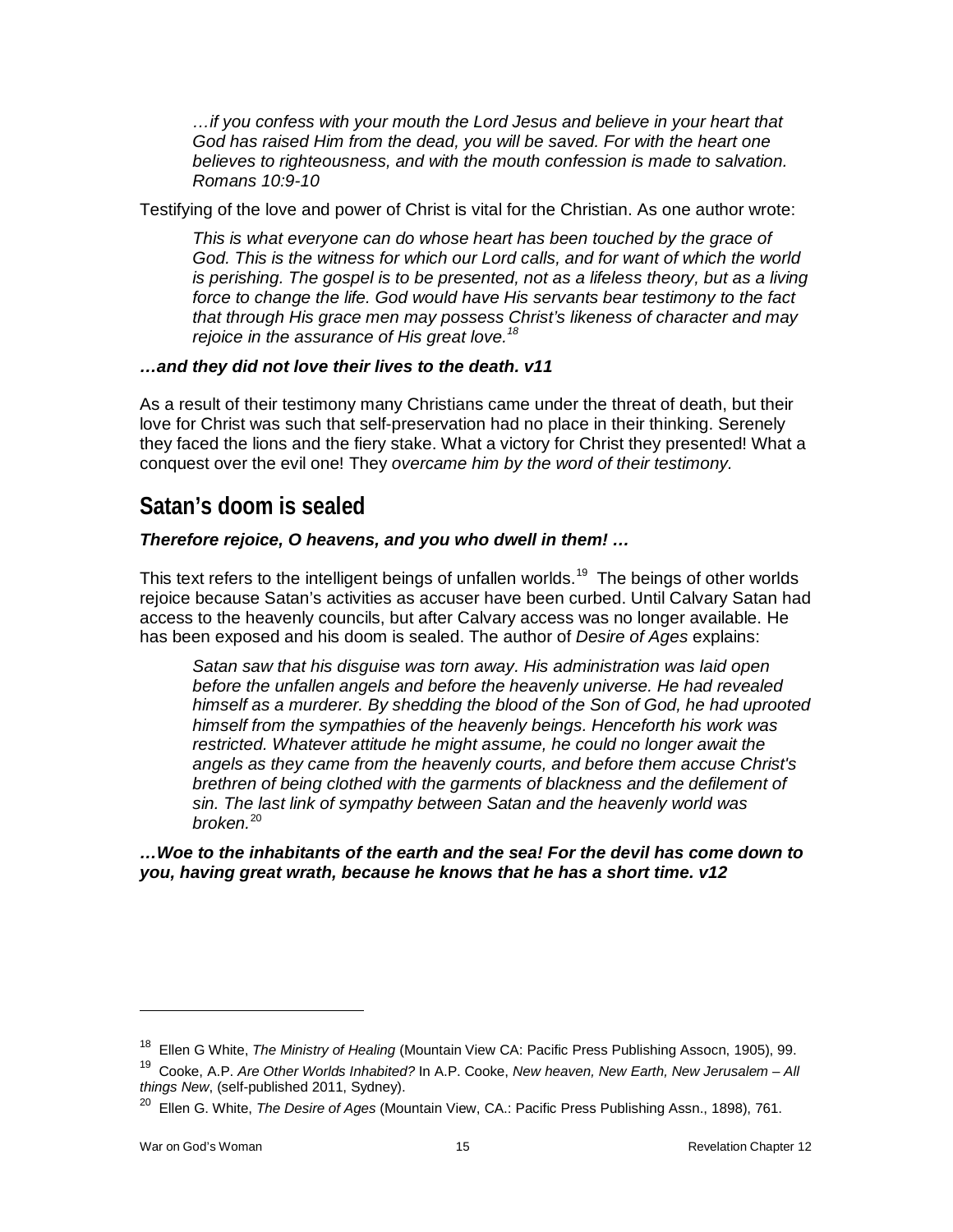Recognising that his true nature has been exposed, Satan now vents his fury (*wrath*) upon the human race. He knows he has but a short time. Compared with eternity the time period until the Second Advent is short. Knowing his doom is sealed, he determines that he will take as many as possible to destruction with him, in particular God's Woman (the Church).

## <span id="page-16-0"></span>**War on God's Woman**

## <span id="page-16-1"></span>**Persecution**

#### *…he persecuted the woman who gave birth to the male Child. v13*

This prediction was fulfilled first by the Jews, who were relentless in their persecution of the Christians. The synagogues were called *fountains of persecution*, because from them the persecution was organized and inspired.

Second, the prediction was fulfilled by the pagans, especially Pagan Rome. It is claimed that two and a half million Christians were martyred for their faith in the first century of the Christian era. The Egyptians, Persians and other pagan people were also involved, but primarily it was at the hand of Pagan Rome. Every apostle except John was martyred, but only because he was delivered by God from a cauldron of boiling oil. Jesus had warned His followers about persecution.

In the world you will have trouble, but be of good cheer; I have overcome the *world. John 16:33*

## <span id="page-16-2"></span>**Internal attacks**

Persecution from Rome continued until the time of Constantine the Great, around 320 AD. By this time it had become counterproductive so Satan changed his tactics. Instead of attacking from without, he determined to attack the Woman (church) from within. Under a Christian guise, he entered the church and led it into apostasy. This fulfilled the great prediction in the book of Thessalonians which had forecast the rise of the *man of sin*.

Let no one deceive you by any means; for that Day will not come unless the *falling away comes first, and the man of sin is revealed, the son of perdition, who opposes and exalts himself above all that is called God or that is worshiped, so that he sits as God in the temple of God, showing himself that he is God. 2 Thessalonians 2:3-4*

<span id="page-16-3"></span>Protestant scholars in the past and many still today have been clear that this prediction has been fulfilled by none other than the Church of Rome. This apostate entity encompassed the majority of the professed church. It broke away from the true faith and by combining with political powers it obtained political supremacy and began to dominate the world of the day. In 538 AD, persecution commenced against those who held to the true faith. This led to the fulfillment of Revelation 12:14.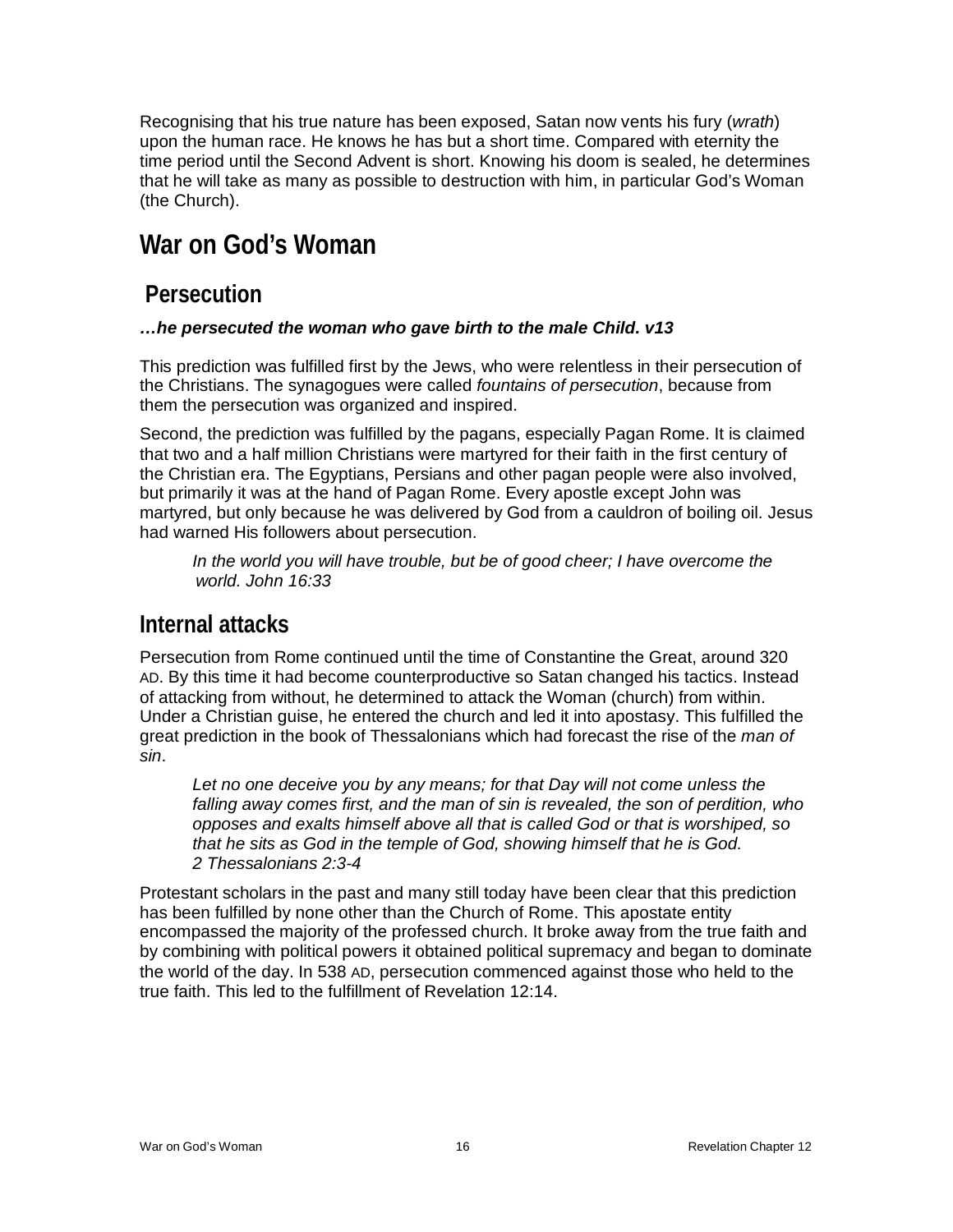## **The Woman flees**

#### *But the woman was given two wings of a great eagle, that she might fly into the wilderness to her place, where she is nourished for a time and times and half a time, from the presence of the serpent. v14*

In the Old Testament ancient Egypt, which was also called *the dragon*, pursued ancient Israel into the wilderness of Sinai. Israel was pictured as being carried out of Egypt on eagle's wings.<sup>[21](#page-17-1)</sup> So it was with spiritual Israel. When Catholic dominance began, true believers were pursued by the dragon - the political agencies of the Papacy - and the church is represented as flying on eagle's wings into the wilderness. This period of persecution began in 538 AD under Justinian, the emperor of Eastern Rome. Procopius, the historian who followed the Roman armies declared:

*In his zeal to gather all men into one Christian doctrine, he* (Justinian) *recklessly killed all who dissented, and this too he did in the name of piety. For he did not call it homicide, when those who perished happened to be of a belief different from his own.[22](#page-17-2)*

*Now the churches of these so-called heretics, especially those belonging to the Arian dissenters, were almost incredibly wealthy.*

*Agents were sent everywhere to force whomever they chanced upon to renounce the faith of their fathers… Thus many perished at the hands of the persecuting*  faction... but most of them by far quitted the land of their fathers, and fled the *country… and thenceforth the whole Roman Empire was a scene of massacre and flight.[23](#page-17-3)*

John Chapman, Roman Catholic scholar, says of Justinian:

*He felt himself to be the vice-regent of the Almighty, to rule the world and bring all to the service of Christ. His wars were holy wars. In later centuries, a Byzantine*  battle began like a church ceremony. Even in the sixth century every enterprise *was consecrated by religion.*

<span id="page-17-0"></span>*He was well aware that judicious persecution is a great help to conversion! He strengthened the existing laws against pagans, Jews and heretics… Many were burnt at Constantinople after the Emperor had made vain attempts to convert them… Other heretics were given three months grace. All magistrates and soldiers had to swear they were Catholics.[24](#page-17-4)*

<span id="page-17-1"></span><sup>21</sup> Exodus 19:1-4.

<span id="page-17-2"></span><sup>&</sup>lt;sup>22</sup> Procopius, *Secret History of the Court of Justinian* (Kila MT: Kessinger Publishing (repub), 121-122

<span id="page-17-3"></span><sup>&</sup>lt;sup>23</sup> Ibid. 138-139.

<span id="page-17-4"></span><sup>24</sup> John Chapman, *Studies in the Early Papacy* (Kansus City KA: Sheed & Ward, 1928), 222.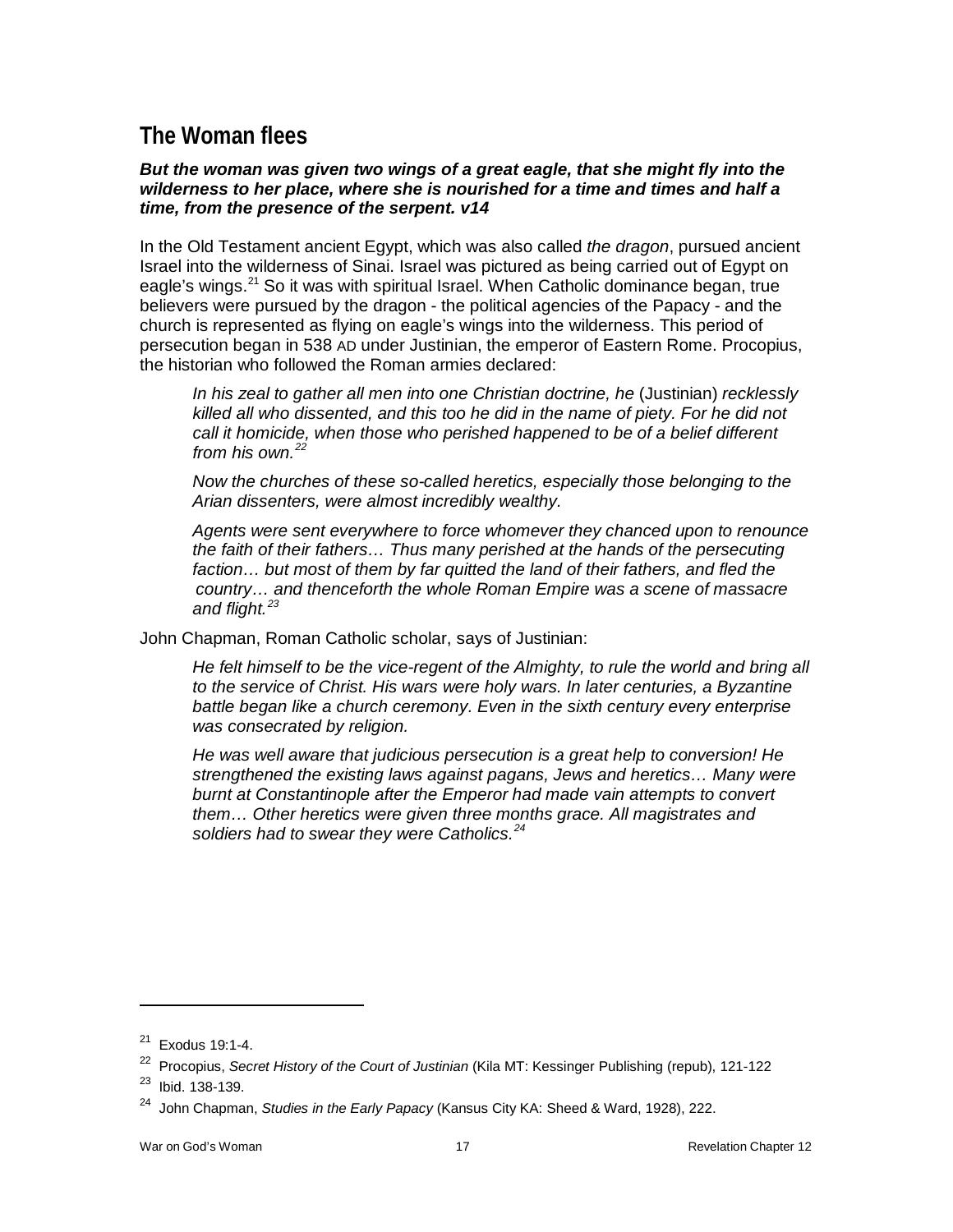## **Papal supremacy**

Church historian Dr Summerbell says,

*Justinian… enriched himself with the property of all 'heretics', that is non-Catholics, and gave all their churches to the Catholics; published edicts in 538 AD. compelling all to join the Catholic church in 90 days or leave the Empire and confiscated all their goods.[25](#page-18-1)*

538 AD was the date that commenced *the time, times, and half a time*, of Papal supremacy.

*Then the woman fled into the wilderness, where she has a place prepared by God, that they should feed her there one thousand two hundred and sixty days. Revelation 12:6*

Here we have clear evidence that the *time, times and half a time*, equals 1260 days, which represents 1[26](#page-18-2)0 years.  $26$  These are two of the seven instances where this time period is mentioned in Bible prophecy.<sup>[27](#page-18-3)</sup> It appears in both Daniel and Revelation, and wherever it is employed, a vital clue is provided by which to interpret prophecy. We need to beware of the Jesuit *futuristic* interpretation, which tries to destroy this identifying time period by giving it a literal 3½ year application at some time in the future.

## <span id="page-18-0"></span>**A wilderness refuge**

The woman flees *into the wilderness*. What does the *wilderness* represent? In the Old Testament, the wilderness referred to the uninhabited areas of the Sinai Peninsular. The Greek word used in Revelation Chapter 12:6 and14 is *eremos*. It refers to a forsaken desert or empty place, an uninhabited place. It represents a place of seclusion or obscurity. It is a place away from the public gaze, in the areas remote from the centers of civilization.

True Christian believers fled to such places because of the oppressive decrees of the Emperor Justinian that precipitated persecution and led to the setting up of the Bishop of Rome as the *Universal Bishop of the world, and the Corrector of Heretics*. True Christians were compelled to leave the empire *amid massacre and flight*. [28](#page-18-4)

<span id="page-18-1"></span><sup>25</sup> Nicholas Summerbell, *History of the Christian Church* Office of the Christian Pulpit, 1873), 310-311.

<span id="page-18-2"></span><sup>&</sup>lt;sup>26</sup> The Year-Day principle of a day for a year in symbolic prophecy is employed in Ezekiel 4:6 and Numbers 14:34.

<span id="page-18-3"></span><sup>27</sup> Daniel 7:25; 12:7, Revelation 11:2-3; 12:6, 14; 13:5.

<span id="page-18-4"></span><sup>28</sup> Christian Edwardson, *Facts of Faith* (Nashville TN: Southern Publishing Assn, 1943), 40-42.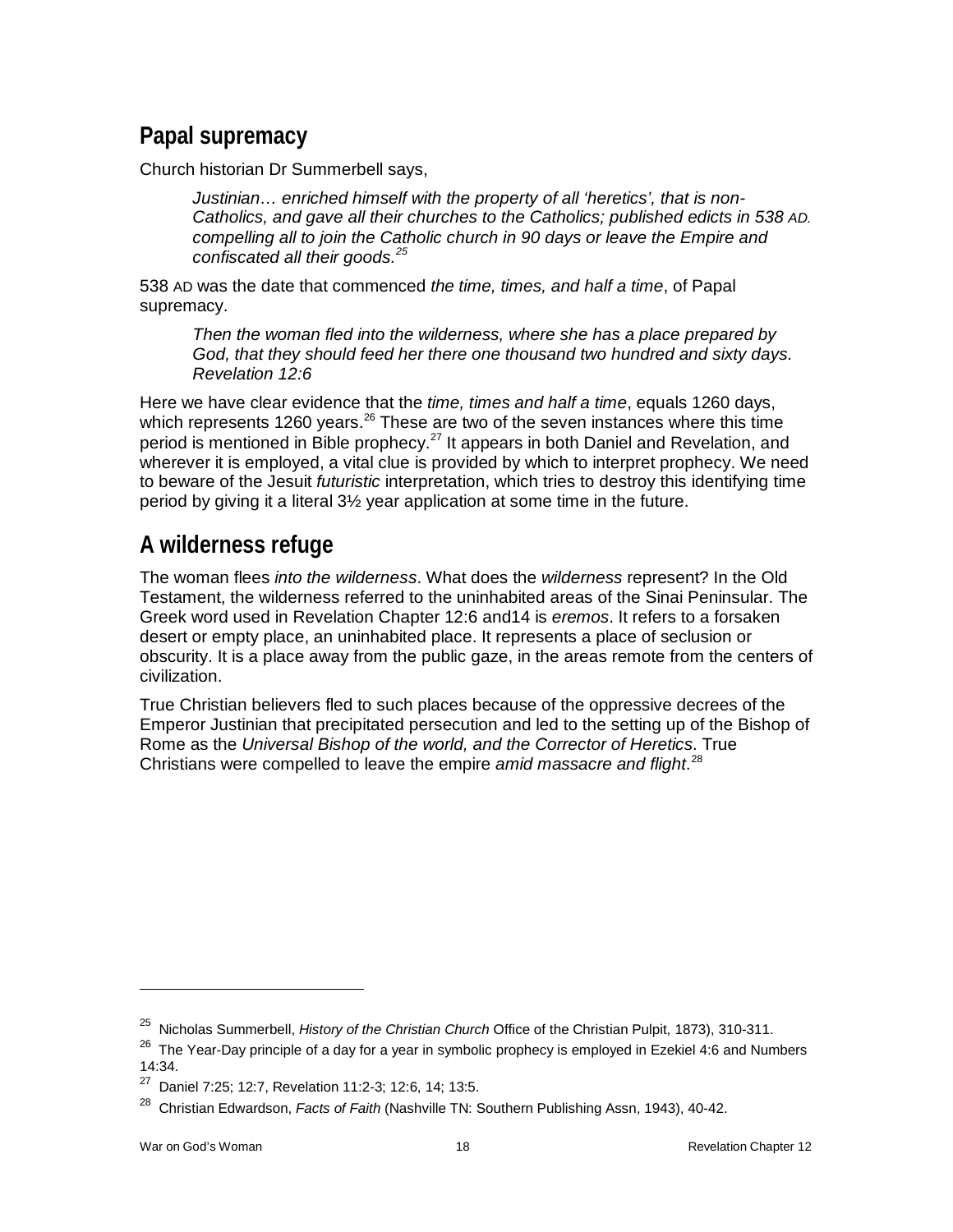

Figure 2:  $\bullet$  Some of the areas in Europe where faithful, true believers resided during the Middle Ages.<sup>[29](#page-19-0)</sup>

Verse 14 of this passage states it as *to her place*. There was a place for the church of God in the wilderness, in the outlying areas, for 1260 years, a *place prepared by God*. The most famous refuge during those dark years was the area encompassing the Waldensian valleys amid the Cottian Alps, 30 miles west of Turin in northern Italy. Significantly this area was located in the centre of Papal territory. There the Lord had a place prepared for many of his people during those trying years. Some students of church history believe that at the time of the universal flood, when the surface of the earth was torn up and re-laid, the Creator bore in mind the future needs of His persecuted people. Certain areas were configured so that they could serve as places of refuge.

The Waldensian refuge was comprised of seven remarkable valleys. These constituted a natural fortress against invasion. One valley led into the other and finally within them was the seventh, a secret valley, accessible through a narrow, rocky canyon. In this valley was situated the College of the Barbs where young men were educated for the ministry.

The valleys were self-supporting. The soil was very fertile and provided sufficient food, including many trees which bore nuts which could be used for food. In the mountain soil were abundant quantities of slate which were used as building materials for Waldensian homes, many of which were hidden among the trees along the sides of the mountains.

<span id="page-19-0"></span><sup>&</sup>lt;sup>29</sup> Map courtesy of www.free-extras.com. Accessed 9-7-2011.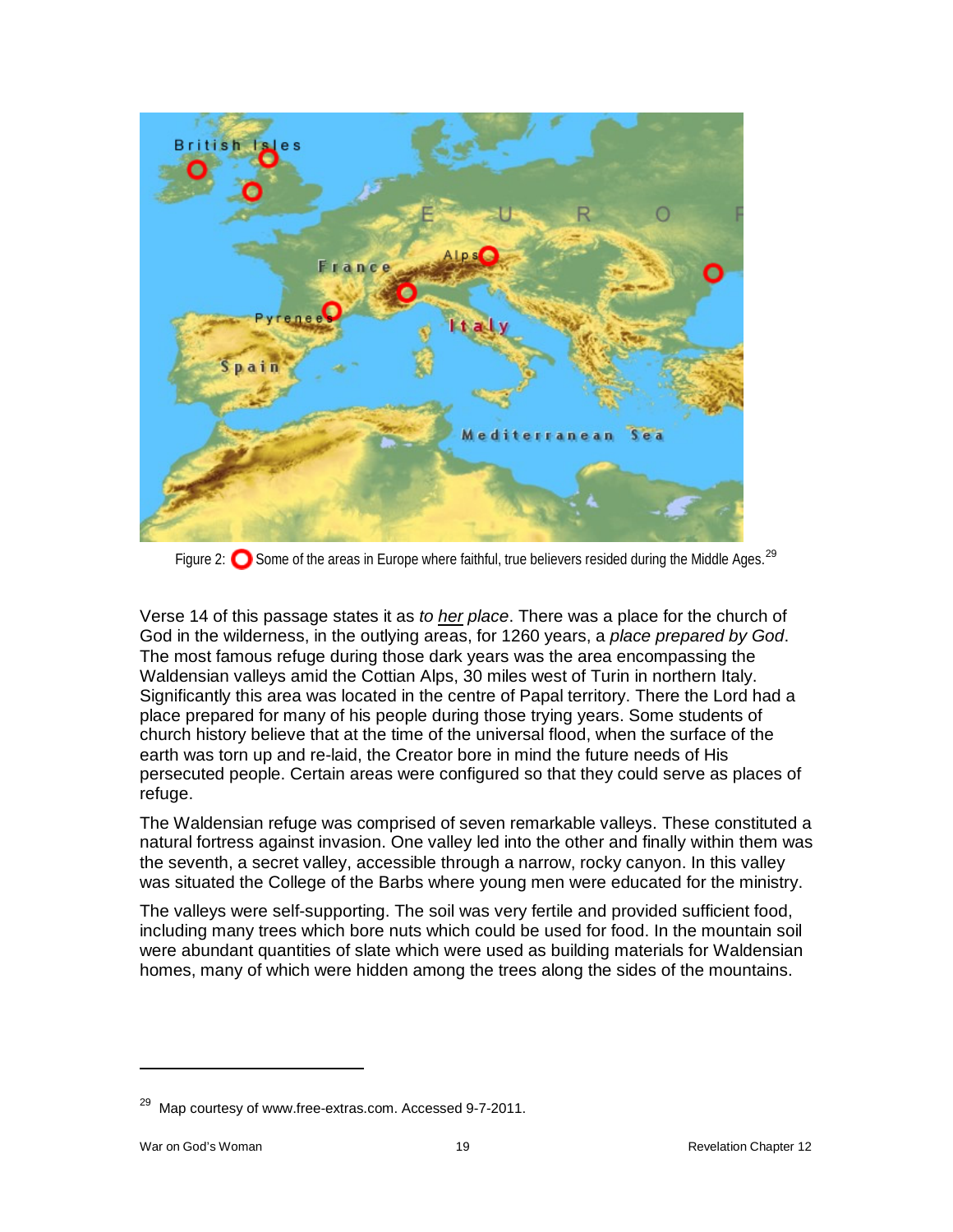Here for hundreds of years the Vaudois, as they were called, or Waldenses, resided, maintaining the true faith. $30$ 

This territory was within the diocese of Milan, which for centuries was independent of the Roman See. Milan was closely connected with the Church of the East which had been founded by the apostles. For centuries the Christians of Milan withstood Papal influence. They kept the seventh-day Sabbath when Rome was keeping the first day. In fact, whenever Ambrose, the famous Archbishop of Milan, visited Rome it was his practice to observe Sunday in Rome, but in his home diocese of Milan, he observed the true Sabbath. The well known adage, *When in Rome do what Rome does* is credited to Ambrose in connection with his keeping of Sunday in Rome. This indicates that the diocese of Milan continued to hold to the true faith many years after Rome had apostatized (gone astray).<sup>[31](#page-20-3)</sup>

#### <span id="page-20-0"></span>**The Woman is fed**

*…that they should feed her there… v6*

*…where she is nourished… v14*

What is the food or nourishment of the Christian? It is the Word of God which is likened to spiritual milk, to spiritual bread, and to spiritual meat. $32$ 

The Waldenses were nourished by the Word of God in those dark days. They translated the Bible from the uncorrupted manuscript of Lucian, the famous Syrian scholar of postapostolic times, into their own tongue. The Waldensian Bible formed the link between Lucian and the Protestant Reformers. Having the Bible in their own language led to the Waldensians becoming strong Christians. When the rest of Europe was deprived of the Scriptures which were locked up in the Latin language that few could read, the Waldensians studied and understood the Word of God.

Student pastors, as they studied in the secret valley, were required to copy portions of Scripture by hand as part of their ministerial courses. They took these with them on their missionary journeys as they traveled two by two throughout Europe. The students were required to serve as missionaries for three years before they could serve as pastors in the valleys. Generally they traveled as merchants, minstrels or peddlers, moving unobtrusively among the people. Silently and secretly they distributed their copies of the Europe during the Dark Ages. Their work culminated in the great Protestant Reformation.<sup>[33](#page-20-5)</sup>

<span id="page-20-2"></span><span id="page-20-1"></span><sup>30</sup> The word *Vaudois* or *Waldenses* means *People of the Valleys*. An attempt has been made by the Church of Rome to identify the Waldenses as followers of Peter Waldo of Lyons, France. The word *Vaudois* or *Waldenses* means *People of the Valleys*. This has been an attempt to hide the truth that there were dissenters from the Papacy in the centuries before the Protestant Reformation. A more recent claim by Rome is that the existence of the Waldenses is a myth.

<span id="page-20-3"></span><sup>31</sup> Le Roy Froom, *The Prophetic Faith of Our Fathers* (Washington, DC: Review and Herald, 1954), 1:419.

<span id="page-20-4"></span><sup>32 1</sup> Peter 2:2; John 6:51-52, 63; Hebrews 5:12-13.

<span id="page-20-5"></span><sup>33</sup> J.A. Wylie, *The History of Protestantism* (London: Cassell and Co. Ltd., 1878), 1:23-32.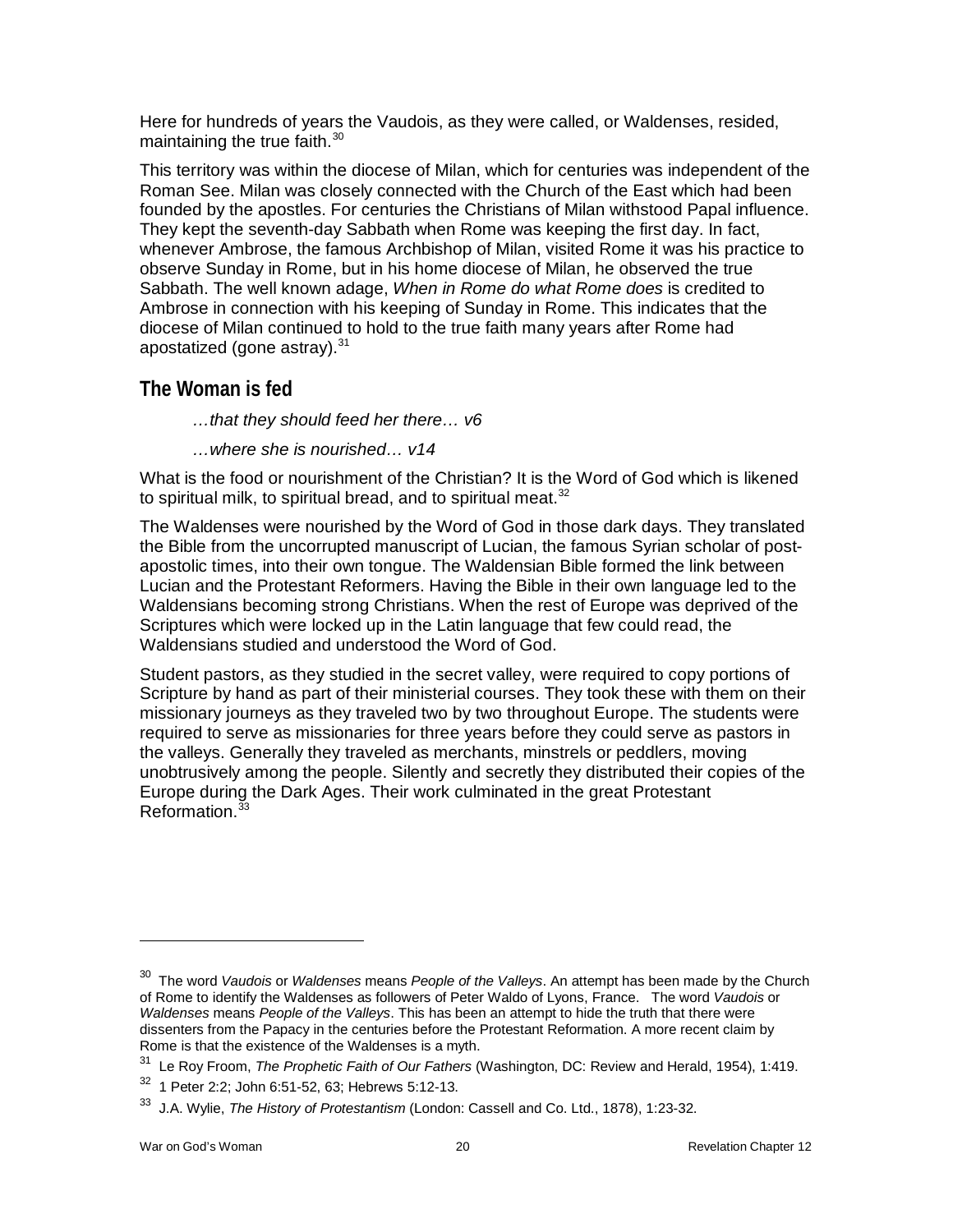## **The Waldenses**

In their lifestyle the Waldenses exhibited a standard of moral purity which was in stark contrast to the average lifestyle of the time. The general populace lived in appalling ignorance, poverty, superstition, moral degradation and mental slavery. As one historian says, *It was the noonday of the Papacy but it was the midnight of the world [34](#page-21-2)*. The contrasting lifestyle of the Waldensians marked them as heretics and often led to their being arrested and martyred.<sup>[35](#page-21-3)</sup>

We need to beware the current concept of the Middle Ages. Rome has invented a picture of that period which deceptively whitewashes history and hides the appalling lot of society under the Catholic yoke.[36](#page-21-4) Truly the Middle Ages were *the midnight of the world*. The Waldenses motto was *A light in the Darkness*. So often however, the darkness was dispelled by a burning Waldensian martyr dying at the stake. They were the unsung heroes of the faith during the Dark Ages and with them, of course, were other heroic people who also helped to keep the light of Truth burning. $37$ 

## <span id="page-21-0"></span>**Floods of persecution**

*So the serpent spewed water out of his mouth like a flood after the woman, that he might cause her to be carried away by the flood. v15*

#### *…the flood which the dragon had spewed out of his mouth. v16*

In verses 14-16 the titles *dragon* and *serpent* are used interchangeably, indicating that the dragon and the serpent have the same identity.

Perhaps the reason for using the word *serpent* is that this creature represents deception, falsehood and cunning. In the Garden of Eden the serpent *beguiled Eve.* She was *deceived* by the serpent. The dragon title denotes ferocity and destructiveness. The reason the flood is pictured as coming out of the serpent's mouth is that the persecution was inspired by malicious propaganda, by campaigns of lies and deceit. Through the preaching of friars and priests, through the proclamations of popes and prelates, by false promises of pardon and paradise, the populace was inspired to mount great crusades against the saints of God in the wilderness regions.

### <span id="page-21-1"></span>**Significance of the term** *flood*

*…water…like a flood…. v15*

The Greek word here is *potomos* which means *flood, river, stream, water* (Dr Strong) or *A flood of water like a river* (Dr Dodderidge). This term is derived from Old Testament references to the Euphrates River which was often described as *the flood*.

<span id="page-21-2"></span><sup>34</sup> Ibid, 4:15.

<span id="page-21-3"></span><sup>35</sup> Henry C Lea, *History of the Inquisition of the Middle Ages* (London: Macmillan & Co, 1922), 1:86-87.

<span id="page-21-4"></span><sup>36</sup> Alfred Baudrillart, *The Catholic Church, the Renaissance and Protestantism* (London: K. Paulrübner & Co. Ltd.,, 1908), 182-184.

<span id="page-21-5"></span> $37$  Other groups that maintained the true faith were the Celtic church in Britain, the Albigenses in south-west France, the Hussites in Bohemia, the Paulicans of Armenia, the Pietists in Germany & the Ukraine and many other groups.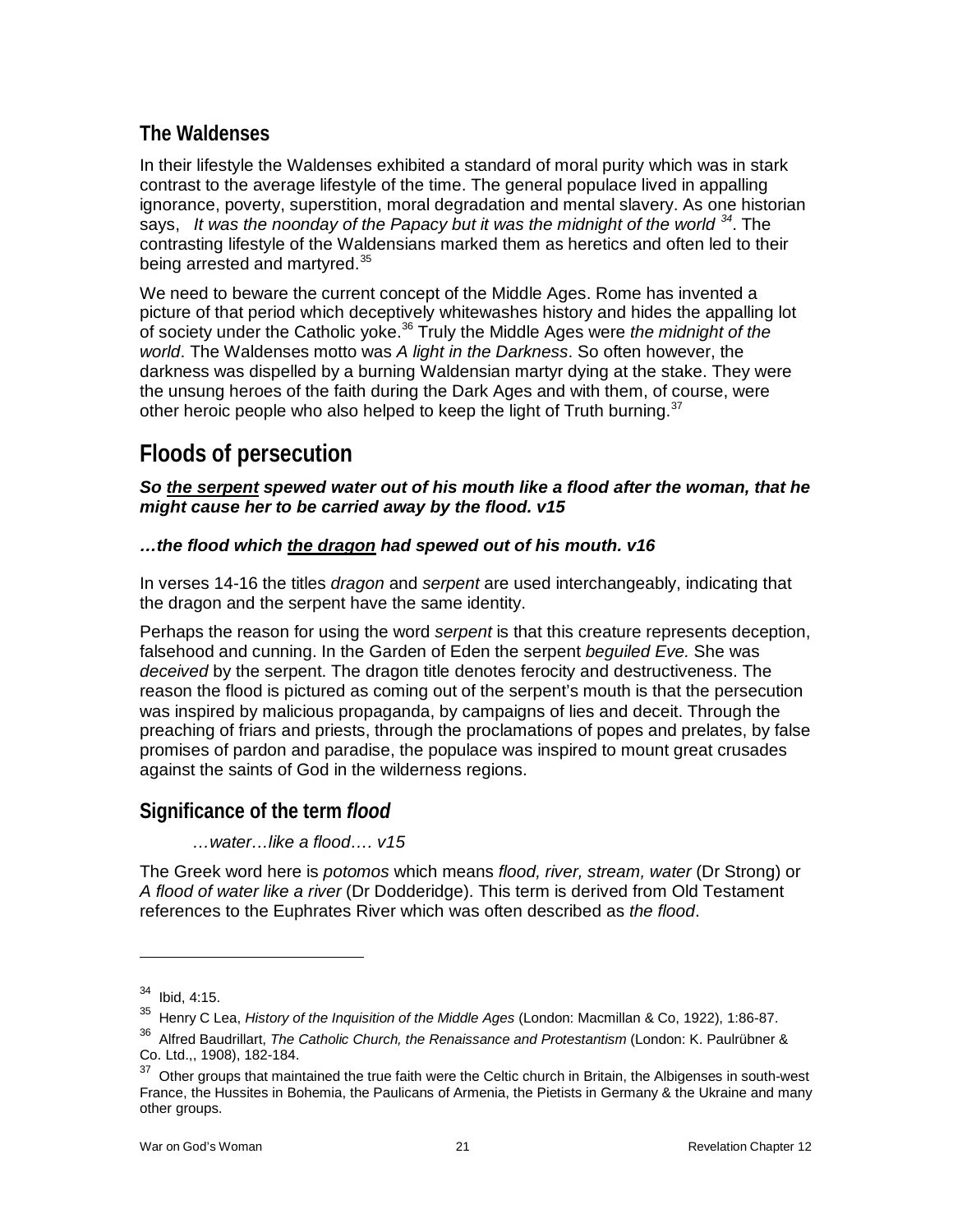*Your fathers, including Terah, the father of Abraham and the father of Nahor, dwelt on the other side of the River* (KJV: flood) *in old times; and they served other gods. Then I took your father Abraham from the other side of the River, and led him throughout all the land of Canaan… Joshua 24:2-3*

*Now therefore, fear the LORD, serve Him in sincerity and in truth, and put away the gods which your fathers served on the other side of the River* (KJV: flood) *and in Egypt. Serve the LORD! And if it seems evil to you to serve the LORD, choose for yourselves this day whom you will serve, whether the gods which your fathers served that were on the other side of the River* (KJV: flood)*, or the gods of the Amorites, in whose land you dwell. But as for me and my house, we will serve the LORD. Joshua 24:14-15.*

The same truth is brought to view in Jeremiah 46:6-8 and 47:2-3. In Daniel 9:26 the invasion by the Roman armies and the subsequent destruction of Jerusalem were predicted using the term *a flood*. Daniel 12:6-7 also alludes to the river Euphrates. The Euphrates was the appointed boundary between ancient Israel and Babylon.

*On the same day the LORD made a covenant with Abram, saying: "To your descendants I have given this land, from the river of Egypt to the great river, the River Euphrates". Genesis 15:18*

When the snow on Mt. Ararat melted, the Euphrates often overflowed into the appointed territory of Israel. The prophets used this phenomenon to illustrate the invasion of Israel by her enemies from the north. The Holy Spirit used this flooding to illustrate the rising up of the church's enemies in an endeavor to destroy her. The term *Euphrates* is used similarly in the sixth trumpet of Revelation Chapter 9 and also in the sixth plague of Revelation Chapter 16:12.[38](#page-22-0) During the 1260 years of Papal supremacy, as a result of the serpent's propaganda, *the waters* (or peoples) *where the harlot sits* (Revelation 17:15) rose up to sweep away the saints. Multitudes were inspired to mount crusades against those they termed as heretics.

Victims of the Crusades included:

- **the Celtic Christians of Britain**
- **the non-Catholic Christians of Thrace (538 AD)**
- $\blacksquare$  the Ostrogoths in Italy (538 AD)
- the Waldenses in Northern Italy. Several crusades were mounted into their valleys by Catholic leaders
- the Albigenses in south and western France
- the Christians of the East
- The Irish Celtic Church by Henry II of England with the support of the Papacy
- the Lollards, in England, followers of John Wycliffe
- Spanish Protestants at the time of Spanish Inquisition
- **the Hussites, followers of John Huss in Bohemia**
- **German Protestants at the time of the Reformation**

<span id="page-22-0"></span><sup>38</sup> See: A.P. Cooke, *The Drying up of the Great River Euphrates* (Sydney: Self-published, 2010),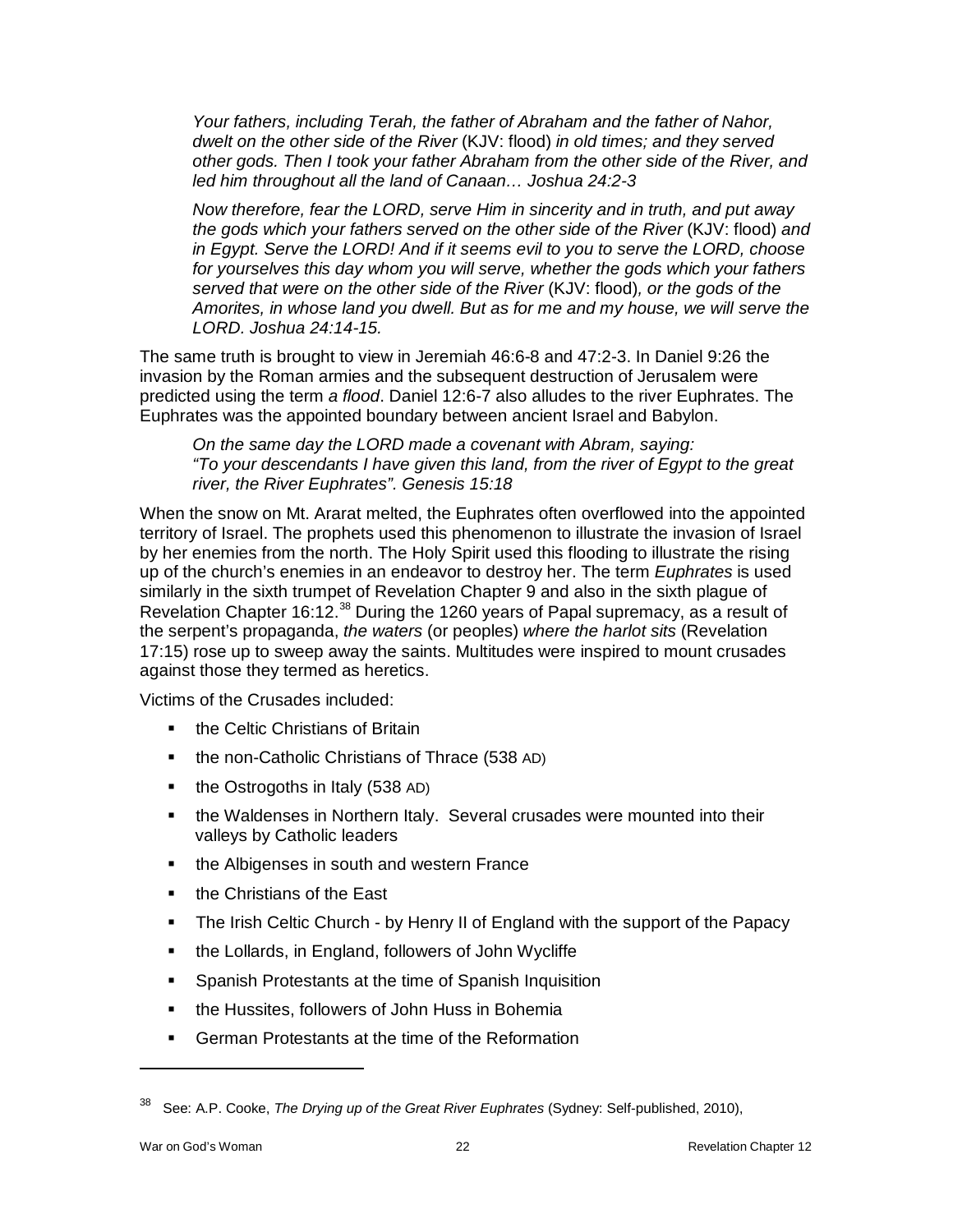- Swiss Protestants in Reformation times by Catholic authorities
- The majority of the Dutch population who were Protestant, by Phillip II of Spain
- **English Protestants by the Spanish Armada**
- **European Protestants during the 30 Years War**
- French Protestants (Huguenots) in the St. Bartholomew massacre, by French Catholic kings. Huguenots were also persecuted in later years.
- the Scottish Covenanters -18,000 were killed by the pro-Catholic Stuart kings.

These crusades were symbolized by the flood which spewed out of the mouth of the dragon or serpent. It was an endeavor to sweep away God's people. Some claim that the water from the serpent's mouth represents the false teachings of evolution. However the events of verses 15-16 apply to the 1260 year period of 538-1798. Darwin and modern evolution commenced well after 1844, longl after the close of this time period.

## <span id="page-23-0"></span>**The earth helps the Woman**

## <span id="page-23-1"></span>**Literal applications**

In response to the flood of persecution God intervened to aid his people.

#### *But the earth helped the woman, and the earth opened its mouth and swallowed up the flood which the dragon had spewed out of his mouth. v16*

It has been claimed that *the earth* represents the science of archaeology which uncovered the remains of lost civilizations and confirmed the Bible. But the science of archaeology did not start until around 1798, *the time of the end*. Modern archaeology started towards the end of the 19th Century and could be a component in *the increase of knowledge* which the prophet Daniel had predicted.

The word *earth* is used six times in Revelation Chapter 12:

- $\blacksquare$  The dragon cast a third of the stars to the earth (v4)
- The dragon (Satan) was cast to the earth  $(v9)$
- **Woe to the inhabitants of the earth (v12)**
- The dragon saw he had been cast to the earth (v13)
- $\blacksquare$  The earth helped the woman (v16)
- The earth opened her mouth (v16)

Other terms in this chapter, such as the *woman,* the *mouth of the serpent,* and the *flood* – are used symbolically. However the term *earth* appears to have both a literal and a symbolic application. God did employ the literal elements of the earth, the natural world, to deliver his saints from destruction during those dark years. He used the mountain fastnesses, isolated valleys, deep forests, secret caves, cloud and mist, wind and tempest, water and floods to protect and to deliver his people. The Waldenses, in one of their hymns, celebrated how God used the elements to deliver them from their foes.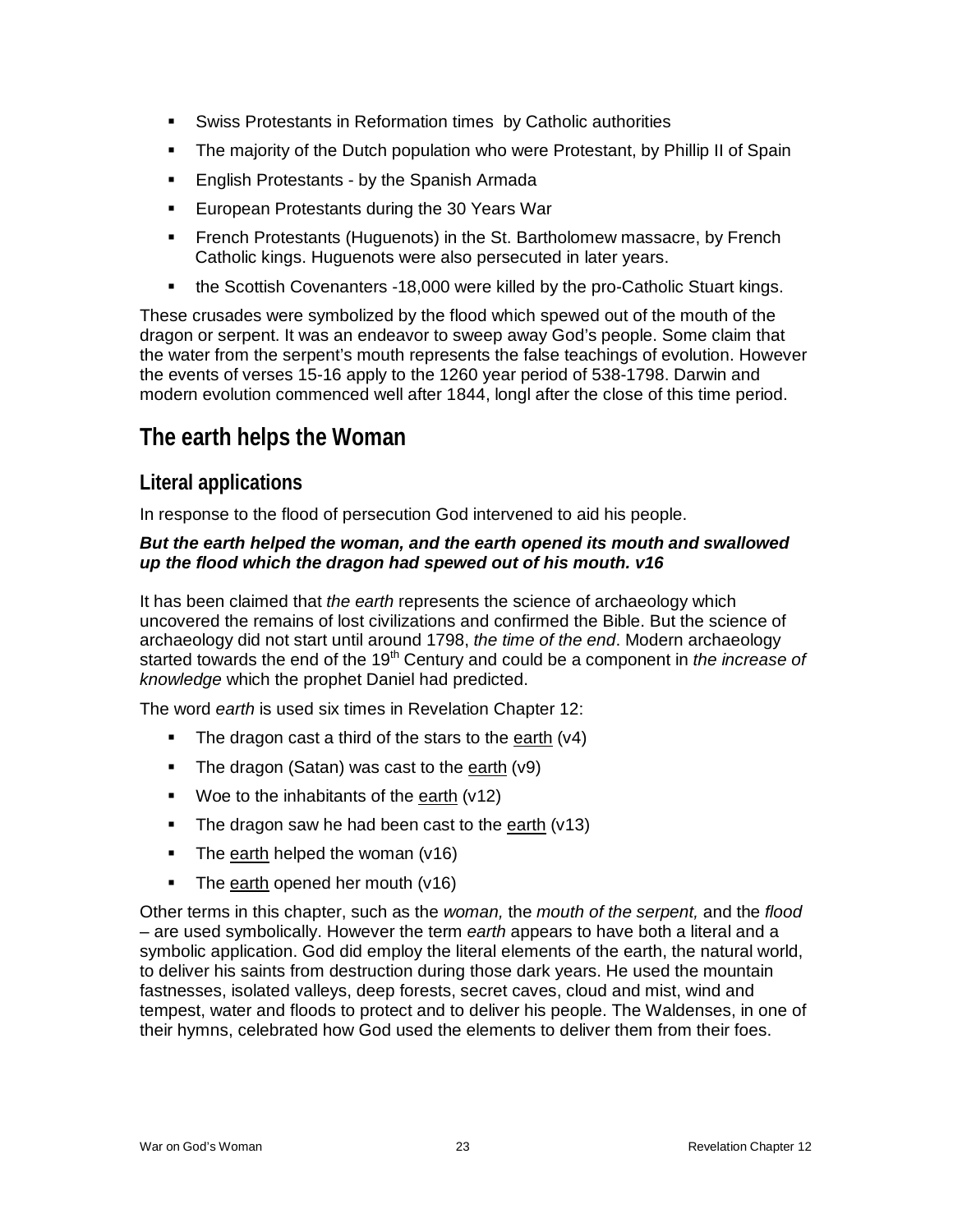#### **Hymn of the Vaudois mountaineers**

*For the strength of the hills we bless Thee, Our God, our fathers' God! Thou hast made thy children mighty By the touch of the mountain sod. Thou hast fixed our ark of refuge Where the spoiler's feet ne'er trod For the strength of the hills we bless Thee, Our God, our fathers' God. We are watchers of a beacon Whose light must never die; We are guardians of an altar Midst the silence of the sky; Thy rocks yield founts of courage, Struck forth as by thy rod; For the strength of the hills we bless Thee, Our God, our fathers' God! [39](#page-24-0)*

On occasion, the literal elements of the earth were used strikingly by God. When one reads the gripping accounts of how the Scottish Covenanters were delivered from their pursuers, it is evident that God used mist, fogs and cloud to deliver them. When the Spanish Armada sailed against Protestant England, the purpose of which was to bring England back to the Catholic faith, it was wind and tempest that saved the country. On Plymouth Hoe, beside the great statue of Sir Francis Drake there stands a smaller monument commemorating the defeat of the Armada. On the monument are the words

*Thou didst send Thy winds, and they were scattered.*

Indisputably, the literal elements of the earth helped the *Woman*.

Dr. Wylie in his portrayal of the Armada's destruction says:

*Even the Spaniards themselves confessed that the divine hand was upon them; that One looked forth at times from the storm cloud that pursued them, and troubled them. Christendom at large was solemnized: the ordinary course of events had been interrupted; the heavens had been bowed, and the great judge had descended upon the scene… The deliverance was a common one to the Protestant kingdoms. All shared in it with England, and each in turn took up this song of triumph… it seemed as if the days of Miriam with their judgments and songs of triumph, had returned, and that the Hebrew prophetess had lent her timbrel to England, that she might sing upon it the destruction of a mightier host than that of Egypt… England began the song as was meet, for around her isle had the Armada been led, a spectacle of doom; but soon, from beyond the German ocean, from the foot of the Alps, from the shores of Scotland, other voices were heard swelling the anthem, and saying, Sing ye to the Lord for he hath triumphed gloriously.[40](#page-24-1)*

<span id="page-24-0"></span><sup>39</sup> W.A. Spicer, *Beacon Lights of Prophecy* (Takoma Park, WA: Review and Herald Publishing Assn, 1935), 273.

<span id="page-24-1"></span><sup>40</sup> J.A. Wylie, *The History of Protestantism,* 23:19.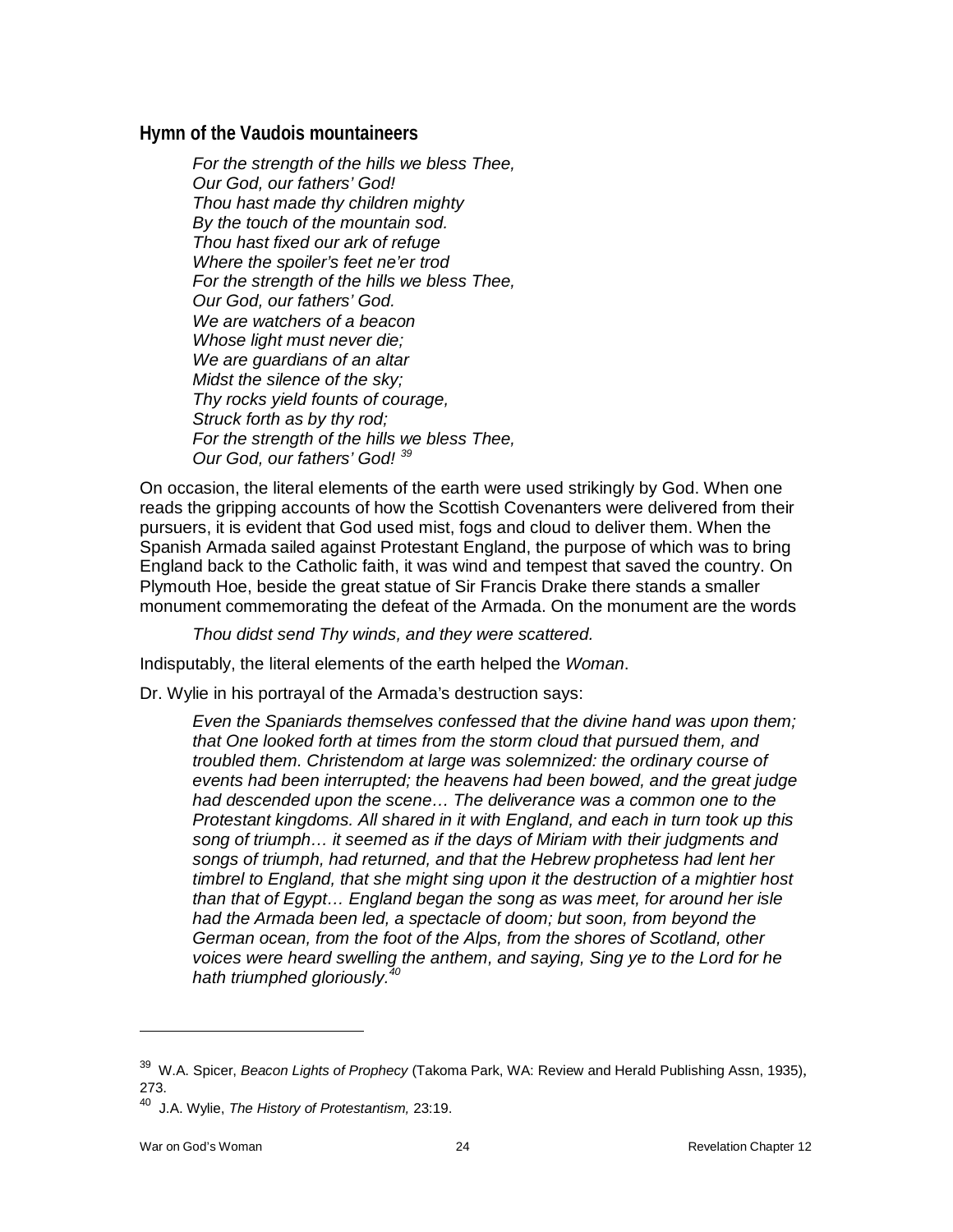When the few remaining galleons finally limped back to Spain, Phillip II lamented,

*I sent my ships to fight with men, not to combat the winds! [41](#page-25-1)*

God had intervened and used the winds to bring disaster to Rome's plans to overcome the people of God. History also records how the Dutch Protestants were besieged by Spanish Catholic armies, and how winds, tides and floods intervened, enabling many of the Dutch to escape destruction.

## <span id="page-25-0"></span>**Symbolic applications**

*Earth* is the opposite of the sea (or *waters*) and in prophecy, waters symbolize multitudes, peoples, nations and tongues (Revelation 17:15) - highly populated areas. The earth, as the opposite of the sea, would therefore represent a sparsely populated area.

During the 1260 year period God's people resorted to sparsely populated areas to find protection. As we have previously noted, refuge was found in the Alpine Valleys of Northern Italy, the forest recesses of Bohemia, the extensive forest areas of south-west France and extending to the glens and dales of the Pyrenees. These natural fortresses also included isolated areas of Britain and the adjacent islands such as Iona and Lindisfarne.

Other areas of refuge for God's people included parts of Ethiopia cut off from papal intrusion by the Moslem conquests, and areas of the Ukraine and Southern Russia where German Christians called Pietists migrated fleeing opposition in the 17<sup>th</sup> century. In addition the Caucasus, Armenia and areas where the church of the East flourished were used. These areas were isolated from Papal influence by Arab and Turkish rule. The French Protestants (Huguenots) resorted to the remote mountain valleys of Southern France for worship and refuge from the fierce persecution of Catholic civil and religious leadership. These French believers in the wilderness regions were literally called *the Church in the desert.*[42](#page-25-2)

Finally, there were sparsely populated areas in the new land of America where the papal forces weren't dominant. In the seventeenth and eighteenth centuries America came into being as a land of freedom. That nation originated mainly with the Pilgrim Fathers who forsook England because of the religious intolerance of both the church and king.

In Scripture the term *earth* is also used to represent the rulers and inhabitants of the earth.<sup>[43](#page-25-3)</sup> Bishop Ellicott, commenting on this Scripture, says

*The earth is generally understood as some earthly power which is raised up to protect the church against persecution.[44](#page-25-4)*

Earthly rulers did protect God's people throughout the 1260 years of persecution. The first one of note was the noble Theoderic, king of the Ostrogoths in the sixth century.<sup>[45](#page-25-5)</sup>

<span id="page-25-1"></span><sup>41</sup> Garrett Mattingley, *The Armada* (Boston, MA: Houghton Mifflin Harcourt, 1974), 338.

<span id="page-25-2"></span><sup>42</sup> Samuel Smiles, *The Huguenots in France* (London: Strahan and Co, 1873), 88.

<sup>43</sup> Jeremiah 22:9; Micah 1:2; Habakkuk 2:20.

<span id="page-25-4"></span><span id="page-25-3"></span><sup>44</sup> Charles J. Ellicott, Ellicott's *Commentary on the Whole Bible* (Grand Rapids: Zondervan Publishing House, 1981), on Revelation 12:15-16.

<span id="page-25-5"></span><sup>45</sup> Edward Gibbon, *The History of the Decline and Fall of the Roman Empire* (London: Strahan and Cadell, 1789), chapter 39: 229-232.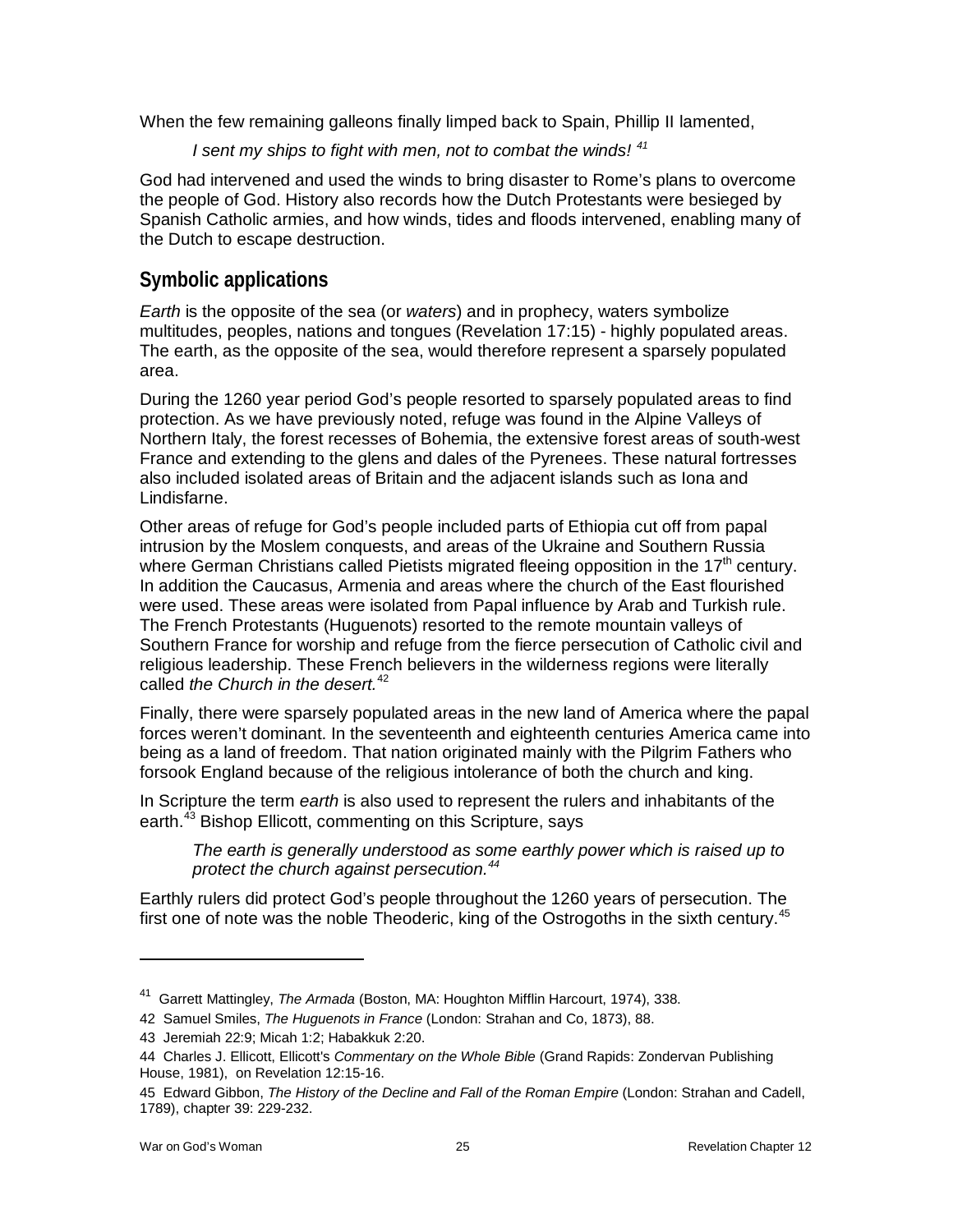Count Raymond of Toulouse was a noted protector of the Albigenses. The king and queen of Bohemia were protectors of John Huss and his followers. The Protestant princes of Germany protected Luther and his followers. Some of the independent city states of Germany protected the Anabaptists. Some cantons of Switzerland protected Zwingli and his followers. The city state of Geneva gave asylum to John Calvin and to French and British Protestants. Protestant England intermittently gave protection to other Protestants. William of Orange - *William the Silent* - was another outstanding champion of religious liberty who protected Dutch and German Protestants. Certain Dutch city states were also a refuge for British Independents such as the Pilgrim Fathers.

Gustaf Adolphus, King of Sweden, led the Protestant armies against the Catholic European powers in the Thirty Years War, in order to protect the Protestants. Oliver Cromwell, during the English Commonwealth, was a great protector of English dissenters. His army was composed mostly of Congregationalists and Baptists. He protected the people from the intolerant, pro-Catholic, Anglican Church. Cromwell was also a threat to the persecutors of the Waldenses of his day. Count Zinzendorf of Saxony was a protector of the Moravians who had fled from Roman Catholic persecution in their country.

Probably the greatest protector of all was the United States of America which, by legislating civil and religious liberty, became the home of the oppressed. Some would also acknowledge the French Revolution which, by overthrowing the Catholic Church and the feudal system and by establishing the principles of freedom, equality and fraternity, dramatically changed the attitude of much of the world towards religious oppression.

Thus, in a symbolic sense also, the earth opened her mouth and swallowed up the flood of persecution.

## <span id="page-26-0"></span>**The remnant**

#### *And the dragon was enraged with the woman, and he went to make war with the rest of her offspring, who keep the commandments of God and have the testimony of Jesus Christ. Revelation 12:17*

In this final verse of Revelation Chapter 12, the dragon was *enraged* with the woman, and *went* (away, or departed, as one thwarted in his attempt to carry the woman away in the flood of persecution) *to make* war with *the rest* (KJV: remnant) *of her offspring* (KJV: seed).

Some versions render the word *remnant* as *the rest*, or *remainder* of the woman's offspring. According to Dr. Strong the word *remnant* means *that which remains, residue, rest*. The dragon makes war with the residue, or the rest of the church's followers.

<span id="page-26-1"></span>In Revelation 12 there are two *offspring* or seeds: the *man child*, Jesus (v5) and *the remnant of her offspring*, or seed (v17), meaning the remainder, or the last of her offspring. This clearly refers to the final remnant of God's people before the Second Advent of Christ.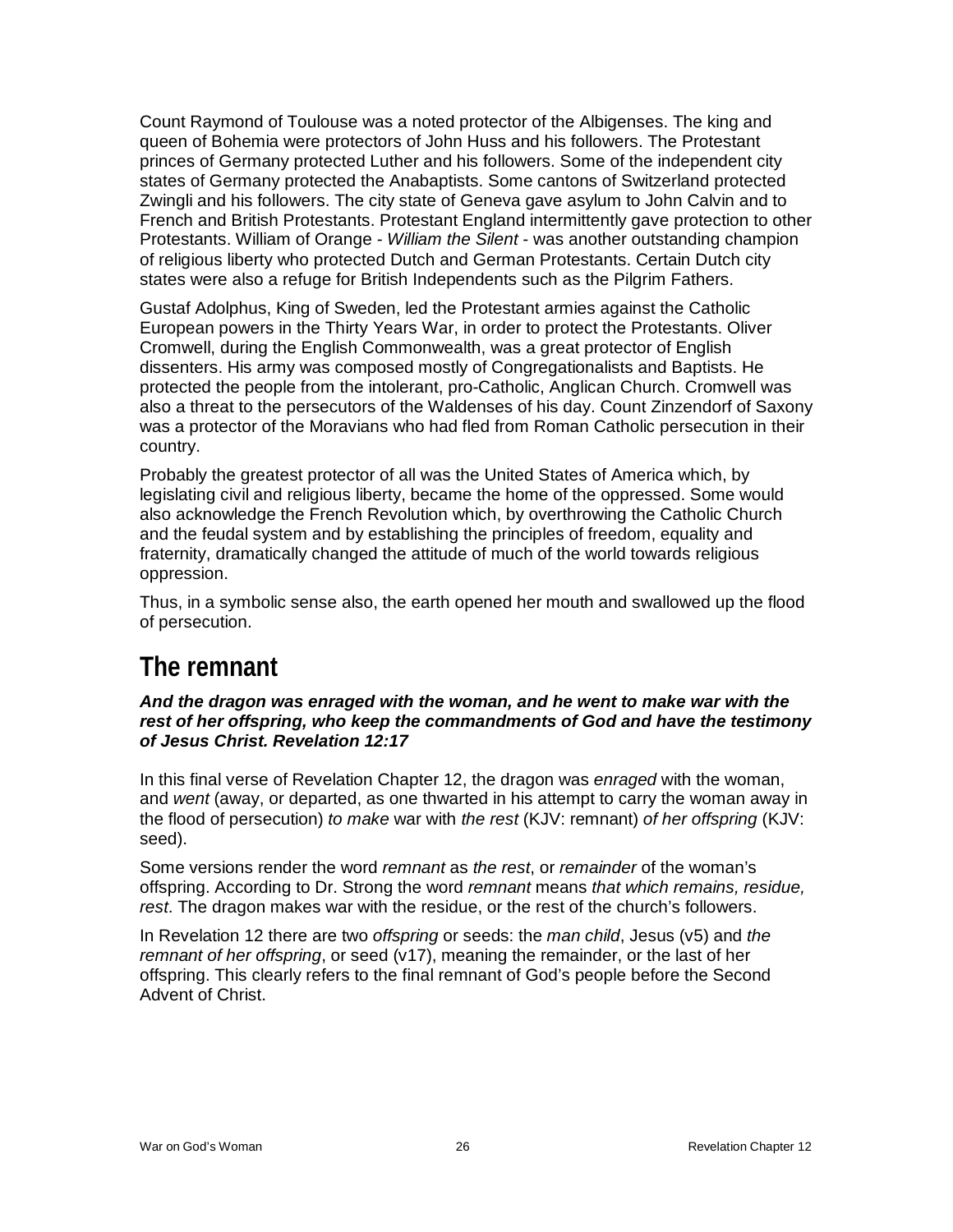## **Remnants in Scripture**

The key to understanding the term *remnant* is found in the Old Testament. God's people are continually pictured as a remnant, as survivors; a minority, clinging to the true faith while the majority of the professed people of God compromise with error and the world. The New Testament confirms this Old Testament concept. Jesus declared:

*Enter by the narrow gate; for wide is the gate and broad is the way that leads to destruction, and there are many who go in by it. Because narrow is the gate and difficult is the way which leads to life, and there are few who find it. Matthew 7:13-14*

God's true people have always been a minority, always a remnant. As Jesus said:

*Do not fear, little flock, for it is your Father's good pleasure to give you the kingdom. Luke 12:32*

Truth has ever been on the scaffold and error has ever been on the throne.

Before the universal Flood, God's people, the descendents of Seth, were called *the sons of God* [46](#page-27-1) in contrast to the descendents of Cain who were called *the sons* or *daughters of men*. [47](#page-27-2) Finally there were compromises and intermarriages between the two groups and as a result the whole earth became corrupt. However a remnant was saved, consisting of Noah and his family.

In the post flood era, from Shem to Abraham, God's people, the Shemites, were opposed to the Hamites - the builders of the tower of Babel. Again there was compromise, and idolatry soon permeated the people of God. Again, God saved a remnant, the family of Abraham whom he called out to the land of Canaan.

During the Exodus of Israel from Egypt to Canaan, for 40 years Israel was *the church in the wilderness*. As a result of their rebellion God declared that all adults should die in the wilderness; except for a remnant comprising Caleb and Joshua and their families.

In the Promised Land from the time of Joshua to Zedekiah the last king of Judah, repeatedly the people of God compromised, and were finally delivered into Babylonian captivity. Only a remnant remained - Jeremiah and his associates. After Israel's captivity and deliverance by Cyrus, God called them to return to their homeland, but only a remnant responded. These were the Jews under Zerubbabel, Ezra and Nehemiah.

At the time of the First Advent, the Jews compromised again in a different way, but God saved a remnant. These were the Jews who accepted Jesus Christ as the Messiah. They formed the nucleus of the Christian church.

## <span id="page-27-0"></span>**Remnants in the Christian era**

In the early Christian church, from the time of the Apostles to Constantine, after fierce persecution, the Christians came under royal favor. This resulted in compromise and apostasy, but again God saved a remnant. They were those who resisted the apostasy and withdrew from the centers of civilization beginning in around 538 AD, dwelling in the wilderness regions.

<span id="page-27-1"></span> $46$  Genesis 6:2

<span id="page-27-2"></span> $47$  Ibid.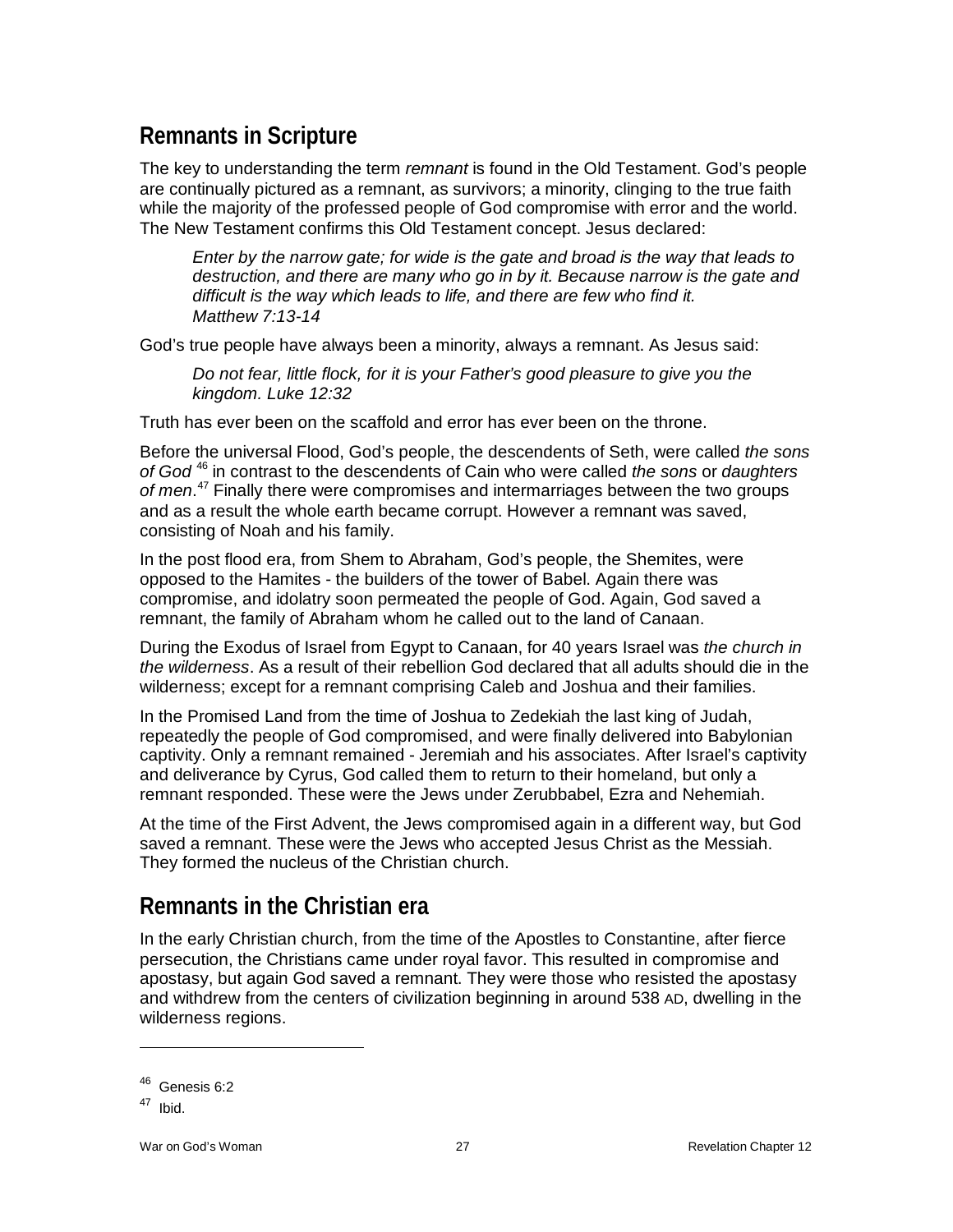During the time of the Protestant Reformation, from 1517 to about 1700 AD, God's professed people were the Lutherans, the Calvinists (the Reform Church) and the Anglicans. However, once again compromise began to creep in. They did not fully forsake Catholicism and as a result those churches became spiritually dead. Yet out of the churches God called a remnant. These were the dissenters and the independents, known as the Anabaptists, the Brownists or Congregationalists, the Baptists, the Pietists, the Moravians, the Methodists as well as a few lesser known groups.

## <span id="page-28-0"></span>**The end-time remnant**

Beginning around 1798 God's people were called to receive further light from Scripture. However the majority neglected to follow this increasing illumination and as a result they began to slide down the path of apostasy. Once again, God preserved a remnant - those who received the light and embraced the Three Angels' messages of Revelation Chapter 14:6-12.<sup>[48](#page-28-1)</sup> This movement has been identified as the remnant of the end time. (Refer to Appendix A for a table of Scriptural references to God's latter day remnant).

According to Revelation Chapter 12 the *Woman* - the true church - was to be in the wilderness, in obscurity, for 1260 years from 538 to 1798 AD. This suggests that while Christian denominations were established prior to 1798, and God used those groups mightily in His cause, these bodies did not comprise the Scriptural true church. That church was out of the public eye, unrecognized, in the *wilderness*.



#### Figure 3: The remnant through the Christian era to the end of time

<span id="page-28-1"></span><sup>48</sup> A.P. Cooke, *God's Final Ultimatum to Men,* 2nd ed. (Sydney, Self-published, 2010)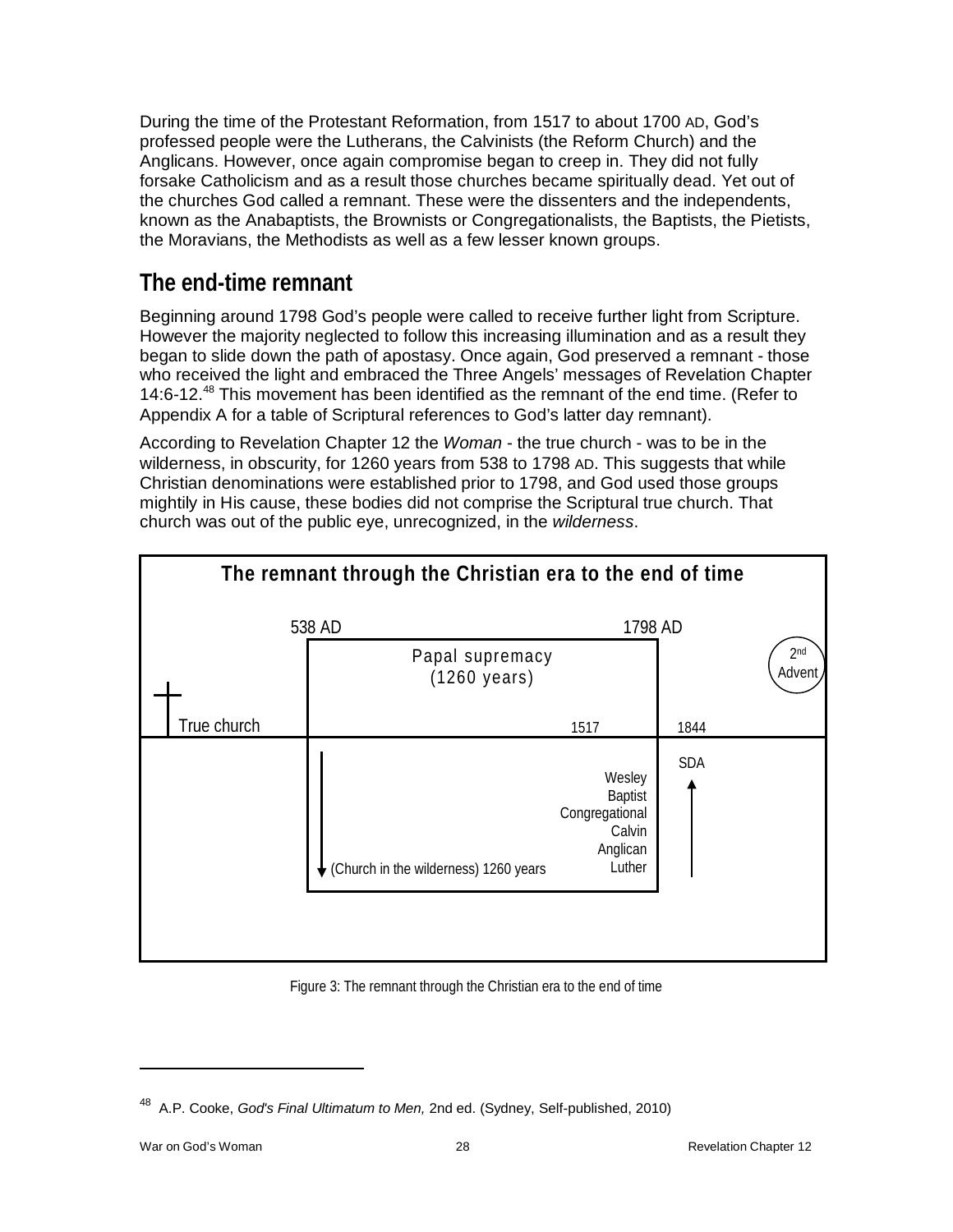## <span id="page-29-0"></span>**Identifying characteristics**

It is not until after 1798 AD that we can expect to see the true remnant church publicly emerge. Revelation Chapter 12 presents seven unique specifications by which the sincere searcher may be able to distinguish the true remnant.

- 1. Arises after 1798
- 2. A minority group a remnant
- 3. Apostolic similar in belief and practice to the apostles
- 4. Unpopular. It receives the wrath of the dragon
- 5. It keeps the commandments of God.
- 6. Has the testimony of Jesus
- 7. It will proclaim the Second Advent.

Let us examine each of these.

#### **1. Arises after 1798**

The truth is that hundreds of religious groups arose in this period because after 1798 Satan inspired the rise of numerous religious bodies. Satan understands the prophecies of Scripture and this was his strategy to confuse the searcher after truth. He was aware that the true church would return to the public arena after 1798 and he therefore endeavored to hinder the purpose of God by obfuscation and clever counterfeits. Each movement claimed in sincerity that it was the true church and that it alone had the truth. How clever a strategy this was - but how confusing! Let us continue to the six other distinguishing marks.

#### **2. A minority group**

All the groups that arose after 1798 were minority groups; however some of these can no longer be regarded as a minority following.

#### **3. Apostolic**

To illustrate this point, we use the term *remnant* as understood in the commercial world. A remnant is a small piece of material left over from a bolt of cloth. That remnant is of the same texture, color and pattern as the rest of the material comprising the bolt. So with the final remnant of the church, it will have the same beliefs and practices as the true church of the apostles. It is significant to note, that nearly all of the religious groups that have risen since 1798 claim to be apostolic. We must therefore examine the New Testament to discover the teachings and character of the apostolic church.

#### **4. Unpopular**

The true remnant church will be the target of Satan's wrath. This is where the first discriminator emerges. Most of the groups which arose after 1798 are now popular. The Pentecostals are popular. The Church of Christ is popular. The Salvation Army is popular. On the other hand, the Jehovah's Witnesses and the Mormons have been very unpopular. They claim that this is evidence that they must be the true people of God. However they must fulfill all the six specifications in order to comprise the remnant.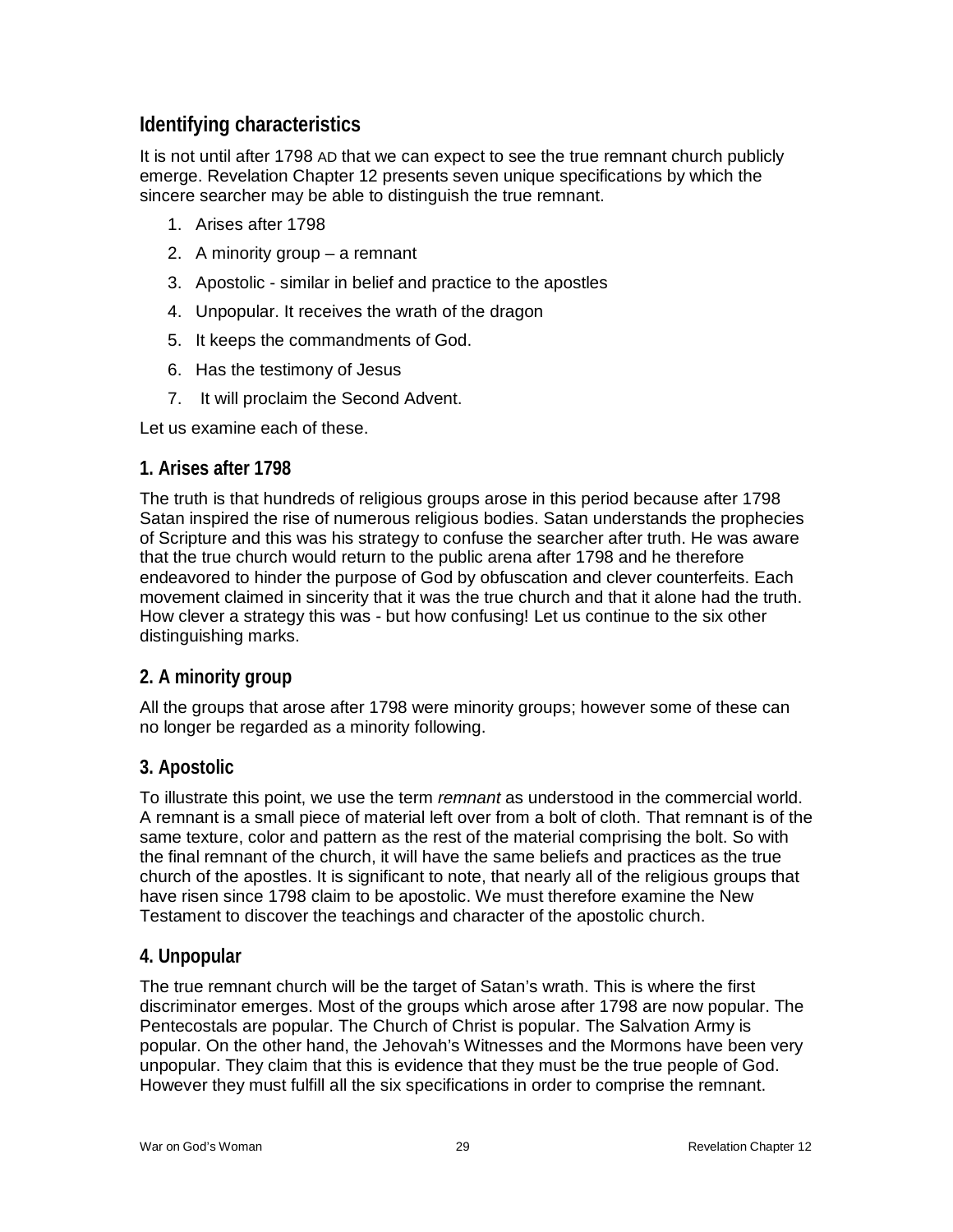#### **5. Keeps the commandments of God**

This identifier cancels out all who reject God's law of the Ten Commandments. Sadly, today this involves the great majority of all religious groups. Commandment keeping must include the fourth commandment, which encompasses the seventh-day Sabbath because the Scripture states:

For whoever shall keep the whole law, and yet stumble in one point, he is quilty of *all. James 2:10*

In addition to the Ten Commandments, Scripture teaches obedience to other commandments such as baptism by immersion (Mark 16:15, 16) and the ordinance of humility (see John 13). It promotes obedience to the laws of health mentioned in Acts15 which hark back to the health laws given by God to Moses. More than one group observes the true Biblical seventh-day Sabbath, but nearly all fail in the area of temperance and healthful living.

**6. Has the testimony of Jesus**

This sixth point is particularly relevant at this stage. The final remnant will possess *the testimony of Jesus*. (See Appendix B for a more detailed definition of the testimony of Jesus).

*…the testimony of Jesus is the spirit of prophecy. Revelation 19:10*

What is the spirit of prophecy? A parallel verse sheds light on this expression.

*Then he said to me, "See that you do not do that. For I am your fellow servant, and of your brethren the prophets, and of those who keep the words of this book. Worship God. Revelation 22:9*

Notice the parallels between these two verses which show that the spirit of prophecy involves the existence of a prophet.

| <b>Revelation 19:10</b>         | <b>Revelation 22:9</b>      |
|---------------------------------|-----------------------------|
| See that you do not do that     | See that you do not do that |
| I am your fellow servant        | am your fellow servant      |
| and of your brethren            | and of your brethren        |
| who have the testimony of Jesus | the prophets                |
| worship God                     | worship God                 |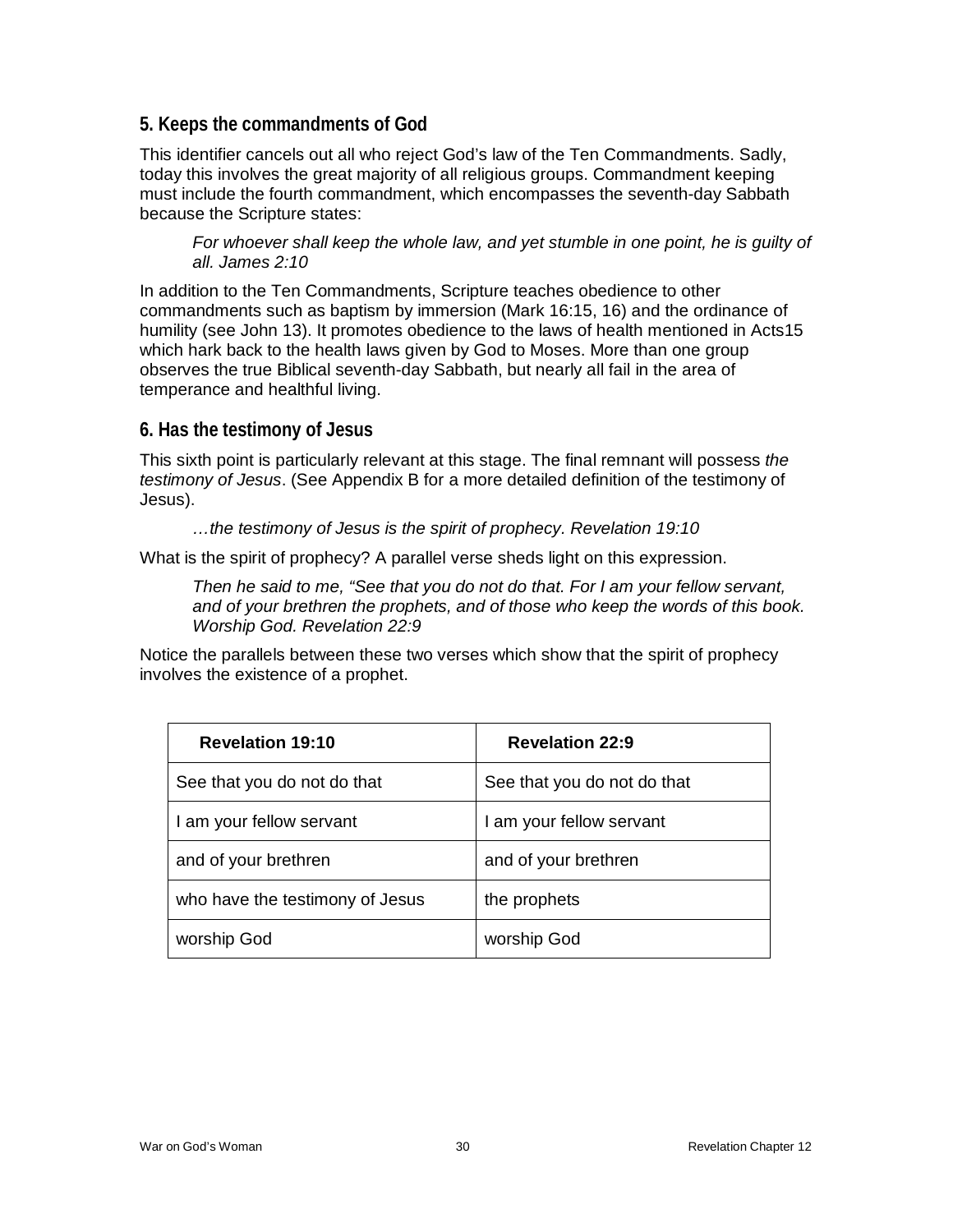The *testimony of Jesus* is the equivalent of *the prophets*. In Scripture the term *testimony* is employed in both Old and New Testaments to describe the message which the prophets received from God.

*Thy prophets testify against you. Nehemiah 9:34*

*…and testified against them by Your Spirit in Your prophets. Nehemiah 9:30*

*…nor heeded Your commandments and Your testimonies, with which You testified against them. Nehemiah 9:34* 

*…I testify among you this day. Deuteronomy 32:46*

*And they rejected…his testimonies... 2 Kings 17:15*

*…you have not walked in…His testimonies. Jeremiah 44:23*

*To the law and to the testimony! If they do not speak according to this word, it is because there is no light in them. Isaiah 8:20*

In the book of Revelation, the word *testimony* is used when the prophet John receives a message from God for the church.

*I, Jesus, have sent My angel to testify to you these things in the churches… Revelation 22:16*

*For I testify to everyone who hears the words of the prophecy of this book… Revelation 22:18*

*He who testifies to these things says, "Surely I am coming quickly". Revelation 22:20*

who bore witness to the word of God, and to the testimony of Jesus Christ, to all *things that he saw. Revelation 1:2*

*…the testimony of Jesus Christ. Revelation 1:9*

*…the testimony of Jesus... Revelation 19:10*

The word *testimony*, or *testify*, is used eight times in Revelation and it always refers to the revelation given by God to His prophets (See Appendix B). This requires the existence of one who has the prophetic gift. Thus within the final remnant there will exist the prophetic gift. There will be one who possesses the unique spiritual gift of prophecy.

The Mormons claim to have the gift of prophecy in the person of Joseph Smith. However the Scriptures present at least nine rigid tests by which believers may test anyone claiming to be a prophet (See Appendix C). These were never fulfilled by Joseph Smith.

#### **7. Believes in the Second Advent**

This seventh point emphasizes that the final remnant existing in the End Time will be aware of the imminence of the Second Advent. It will be a group living in expectation of the Advent. In obedience to the instruction of Christ, it will be proclaiming the Second Advent and urging preparation for it. In other words, it will be an adventist group of people.

There is only one group that fits all seven specifications and that is the world-wide, Seventh-day Adventist movement. While it is a minority group, it is the most widespread Protestant movement in the world today.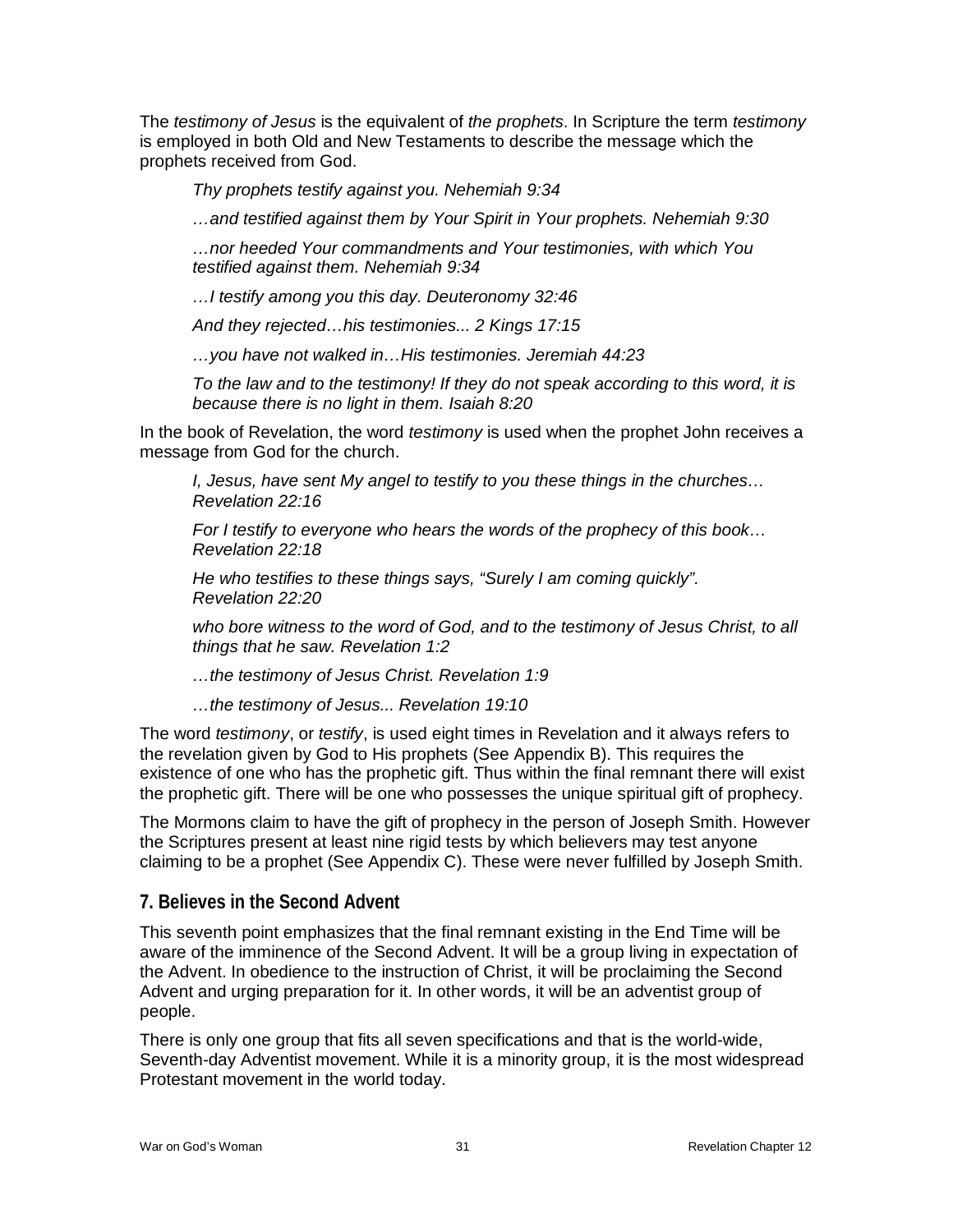## <span id="page-32-0"></span>**A church with all identifying characteristics**

Seventh-day Adventists claim that they are the bearers of God's last message to the world, a message that prepares God's people worldwide for the Second Advent of Christ.

This does not mean that Seventh-day Adventists believe that they alone are the people of God. They believe that they have God's final message for the world but they also believe that there are remnants of God's people in other churches of Christendom. There are other remnants of God's people - born again believers - who are living according to the light that they have. These remnants do not fulfill the seven specifications of the true remnant. What then will be the lot of the remnants that are scattered throughout the various churches of Christendom?

Scripture reveals that God has set a special standard to prepare his saints for translation. This standard is depicted in the character of the 144,000, the number that symbolizes the final remnant of God's people.<sup>[49](#page-32-2)</sup> Those who fail to permit God to produce within them the character essential for translation will be shaken out of the Seventh-day Adventist church. Only those who are recognized by God as overcomers will comprise the final remnant. This will therefore include only a minority of Seventh-day Adventists.<sup>[50](#page-32-3)</sup>

### <span id="page-32-1"></span>**Other sheep**

The majority of the final remnant will comprise those remnants which are now in Christian churches but who will ultimately come out of those churches in response to the final call of God and revealed

*Come out of her (Babylon) my people that you be not partakers of her sins and that you receive not of her plagues. Revelation 18:1-4*

Seventh-day Adventists believe that there will be large numbers who will come out of the various religious bodies and join them in the keeping of all the commandments of God, and who will be ready for the coming of Christ. They believe that the majority of God's people are in the Christian churches.<sup>[51](#page-32-4)</sup> These godly remnants will finally come out and unite with those Seventh-day Adventists who are still true to Christ. This means that finally, *there will be one fold and one shepherd*, just as it was in Jesus' day. Jesus said

*And other sheep I have which are not of this fold; them also I must bring, and they will hear My voice; and there will be one flock and one shepherd. John 10:16*

Today God has numerous *other sheep* who are not in the fold of the final remnant. But He says, *them also I must bring and they will hear my voice*. When the final call of Christ goes to the world, those Christians still in *Babylon* will hear His voice calling them to keep all of God's commandments; calling them out of Babylon; calling them into the final remnant. At that time, *there shall be one fold and one shepherd*. That one fold will be…

*…the remnant of her seed, who keep the commandments of God and have the testimony of Jesus Christ. Revelation 12:17*

<sup>49</sup> See: A.P. Cooke, *The 144,000,* 2nd ed. (Sydney, Self-published, 2010),

<span id="page-32-3"></span><span id="page-32-2"></span><sup>50</sup> Ellen G. White, *The Great Controversy* 608; Ellen G. White, *Testimonies to the Church* 5:80-81, 136.

<span id="page-32-4"></span><sup>51</sup> Ellen G. White, *The Great Controversy* 383.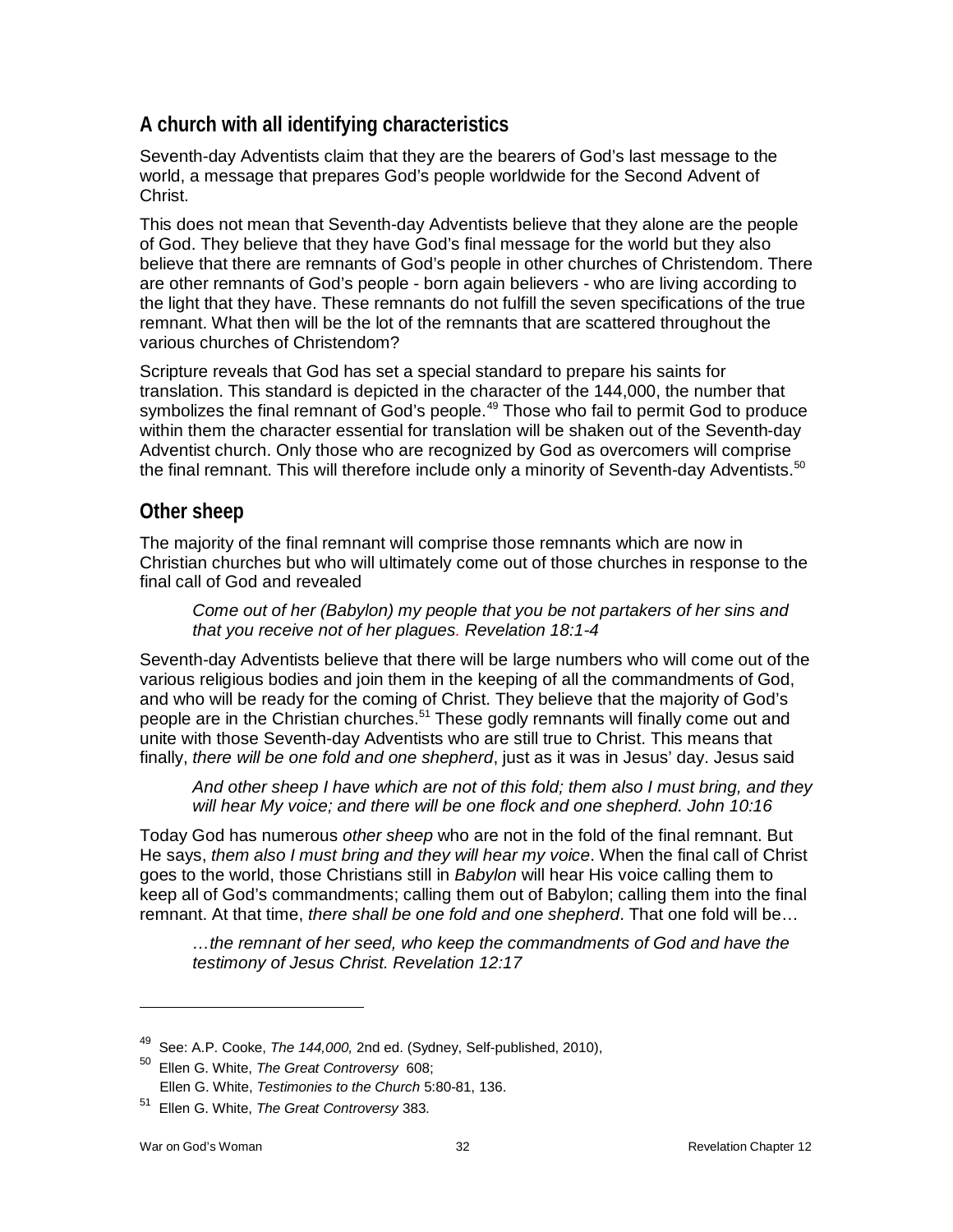The prophecy of Revelation Chapter 12 also declares that

*The dragon was wrath with the woman and went to make war ….. with the remnant of her seed which keep the commandments of God and have the testimony of Jesus Christ. Revelation 12:17*

<span id="page-33-0"></span>Elsewhere we have shown that the dragon represents the political powers which Satan uses to make war on the saints. This warfare is detailed from Revelation Chapter 13 onwards. The chapters subsequent to Revelation Chapter 12 introduce the beast with the seven heads which rises out of the sea, the second beast with two horns like a lamb that rises out of the earth, and the image to the beast. These powers will be involved in the great final conflict with Christ and the final remnant of His people.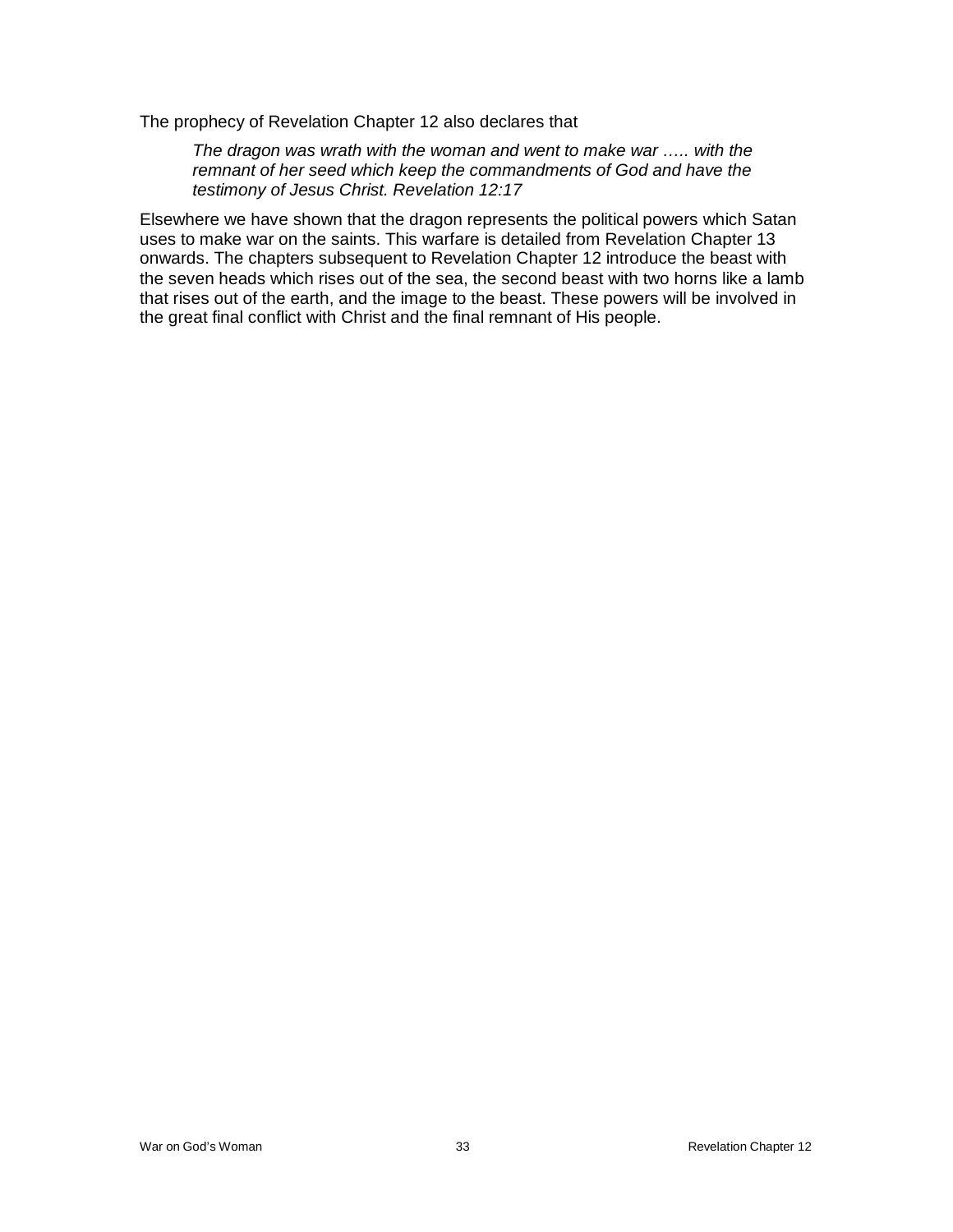## **Appendix A**

## <span id="page-34-0"></span>**God's latter day remnant described in Scripture**

| <b>Concept</b>             | <b>Composition</b>         | <b>Credentials</b> |                       |
|----------------------------|----------------------------|--------------------|-----------------------|
| 2 Corinthians 6:14-18      | Romans 9:27; 11:5          | Revelation 12:1-17 |                       |
| Joel $2:32$ I John $3:1-3$ | Romans 3:2; 18:1-5         |                    |                       |
| Titus 2:11-14              |                            |                    |                       |
| <b>Commission</b>          | <b>Character</b>           | <b>Conviction</b>  | <b>Commitment</b>     |
| Matthew 24:14; 28:19-20    | Revelation 7:1-3;14:1-5,12 | John 1:6, 19-23    | Luke 9:57-62          |
| Revelation 10:11; 14:6-11  | Romans 9:27; 11:5          | Matthew 11:7-8     | Revelation 14:4;17:14 |

## <span id="page-34-1"></span>**Appendix B**

## <span id="page-34-2"></span>**The testimony of Jesus**

There is some misunderstanding as to what *the testimony of Jesus* is. Some claim that it means *the testimony to Jesus Christ*, or the *testimony about Jesus Christ*. The RSV, the New English Bible, Phillip's translation and the  $20<sup>th</sup>$  Century New Testament all translate this phrase as *the testimony to Jesus Christ*. This raises a question regarding the term *the testimony of Jesus Christ* as it is translated in the KJV and the NKJV.

Four times the term *the testimony of Jesus Christ* is used in Revelation. (1:2; 1:9; 12:17; 19:10) In the first, second and fourth references, the Revised Standard Version renders the phrase as, *the testimony of Jesus Christ*, but when it translates Rev.12:17 it translates it as *the testimony to Jesus Christ*. This is pointedly inconsistent on the part of the translators. *The New English Bible*, when it translates Revelation 1:2 says, *the testimony TO Jesus Christ*. This again is inconsistent. Likewise with Phillip's translation, where in translating the same two verses, he also is inconsistent.

Dr. Weymouth translates Revelation 12:17 as *the testimony OF Jesus Christ*, but in the other three verses he also is inconsistent. He translates Revelation 19:10 as *the testimony TO Jesus Christ.* He translates Revelation 1:9 as *the testimony BY Jesus Christ* and he translates Revelation 1:2 as *the testimony TO Jesus Christ*. Yet in his footnote under Revelation 1:2 he says, *the literal Greek is, 'the testimony OF Jesus Christ'.[52](#page-34-3)*

Nine other translations, or versions, render Revelation 12:17 as *the testimony OF Jesus Christ*. These are: the King James, The New King James, Moffat, The New International, the Douay, Fenton, Marshall, The Amplified New Testament, and Jamieson, Fausset & Brown. On this basis we are assured that the Greek of Revelation 12:17 should indeed be translated as *the testimony OF Jesus Christ.*

<span id="page-34-3"></span><sup>52</sup> Richard Francis Weymouth, *The Modern Speech New Testament* (New York: The Baker and Taylor Co., 1903), Footnote under Revelation 1:2.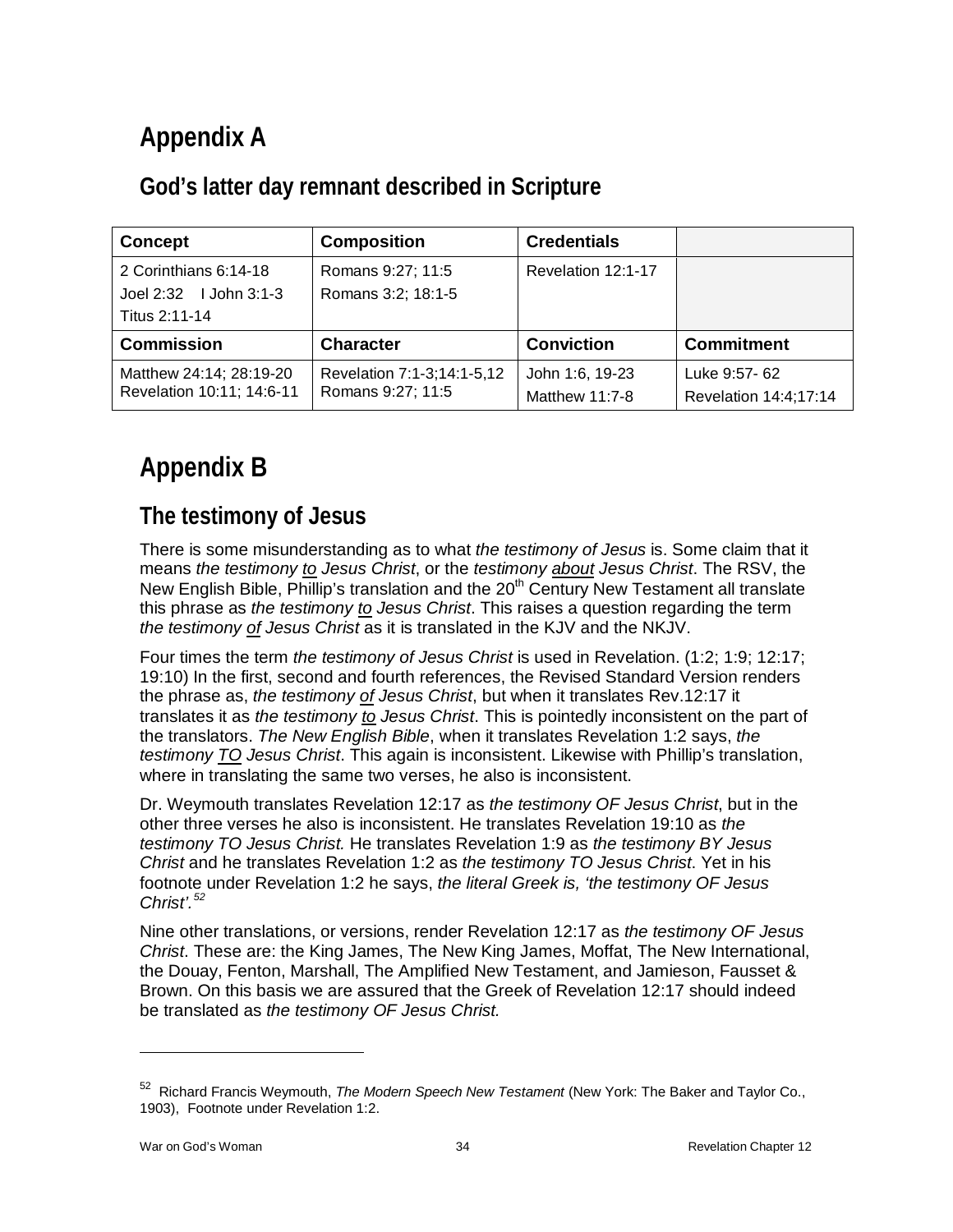## **Appendix C**

## <span id="page-35-0"></span>**Nine tests of a true prophet**

| A. Physical tests                               | Demonstrated by a prophet in vision              |
|-------------------------------------------------|--------------------------------------------------|
| 1. Loss of natural strength                     | Daniel 10:7- 8; 16 -17,                          |
| 2. Receives supernatural strength               | Daniel 10:18 -19                                 |
| 3. The breathing stops                          | Daniel 10:17                                     |
| 4. Eyes remain open                             | Numbers 24:2-4; 15-16.                           |
| 5. Unconscious of earthly surroundings          | 2 Corinthians 12:1-4.                            |
| <b>B.</b> Moral tests                           | The teachings<br>and influence of a true prophet |
| 6. Teaches that Jesus Christ came in the flesh  | $I$ John 4:1-3                                   |
| 7. In harmony with the Law and the Testimony    | Isaiah 8:19-20                                   |
| 8. His/her predictions come true                | Deuteronomy 18:20-22.                            |
| 9. Life and influence are consistently for good | Matthew 7:15-20.                                 |

## <span id="page-35-1"></span>**Applying the tests**

The first five tests are evidence that the person fulfilling them is under the influence of supernatural powers.

The final four tests determine whether the supernatural power is of God or of Satan.